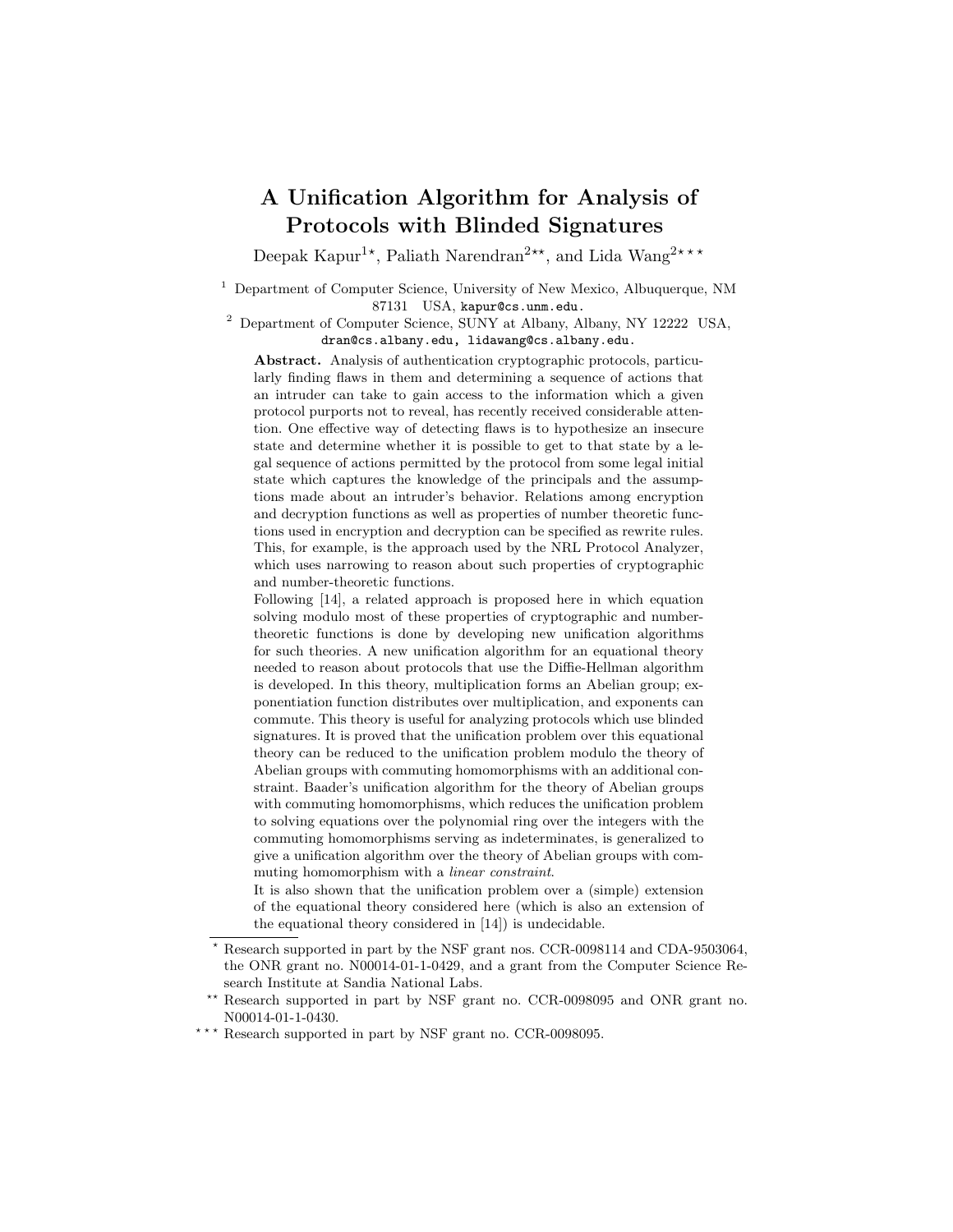#### 1 Introduction

Search techniques for exploring the vast state space possibly generated by a given authentication cryptographic protocol have turned out to be an effective way to determine possible flaws in protocols. A typical state is the knowledge possessed by each of the principals interested in communicating among each other in a secure fashion, time clock often needed for generating nonces and/or timestamps, and most importantly, an intruder who can read, alter and delete traffic, send messages of its own, pretend to be any of the principals and who may have help from the principals, etc. Actions taken by principals and an intruder(s) lead to state changes. At the same time, certain relations between various cryptographic functions as well as properties of number theoretic functions used for public encryption and decryption must be honored by the states. For instance in a symmetric key system, it is common to introduce a rule saying that, if a principal knows a message  $M$  encrypted with a key  $K$ , and also knows the key  $K$ , then it can learn message  $M$ . In a public key based cryptosystem, encryption and decryption can be expressed in terms of two functions symbols  $e$  and  $d$  that obey the following identities:  $e(Kpu, d(Kpr, M)) \to M$  and  $d(Kpr, e(Kpu, M)) \to M$  where  $Kpu, Kpr$ are respectively the public and private keys for a principal.

A technical report by Clark and Jacob [7] is a comprehensive survey of authentication protocols. That report reviews numerous protocols proposed in the literature; its annotated bibliography also discusses various attacks on some of these protocols and how they have been fixed. The report briefly mentions various approaches for establishing correctness of authentication protocols. An interested reader should consult [7] for details. Below, we discuss a state-based approach for analyzing possible attacks on an authentication protocol; see [13, 12] for more details.

A typical scenario for analyzing a protocol is to hypothesize an insecure state in which the protocol is compromised possibly by an intruder knowing some information that the protocol professes not to reveal, and to work backwards to determine whether this state is reachable, by a sequence of actions of the principals and the intruder, from a given legal state. This, for example, is the approach used by the NRL Protocol Analyzer (NPA) [13], a software tool for cryptographic protocol analysis implemented in Prolog. NPA exploits the backtracking facility in Prolog in combination with equational unification for exploring the state space. It makes use of narrowing, a general purpose technique for equation solving, to identify states which are equivalent because of properties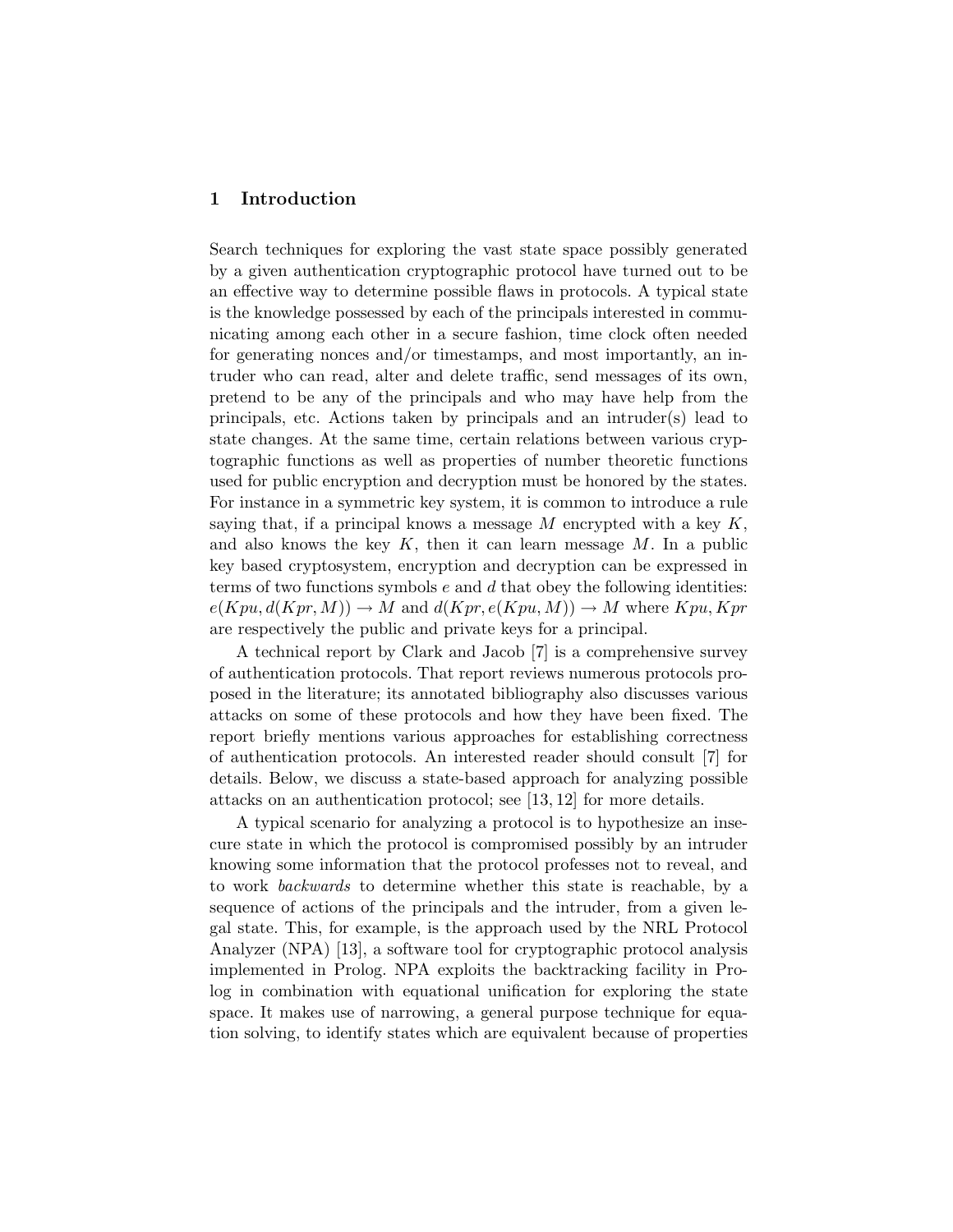of encryption, decryption functions as well as properties of number theoretic functions used in authentication, encryption and decryption. For instance, most public key based cryptosystems use multiplication, exponentiation, and modulus operations on numbers. Relations are specified by terminating rewrite rules. In certain cases, NPA is even able to rule out the reachability of such insecure states.

(Narrowing is a general purpose technique for equation solving with respect to a given rewrite system; it thus requires that every property be oriented into a terminating rewrite rule. See [9], for instance.)

Although narrowing works well for certain properties relating encryption and decryption, unfortunately there are a number of other properties of cryptographic operations which cannot be handled. Certain relations, such as associativity and commutativity properties of arithmetic operations +, ∗, etc, cannot be oriented into terminating rewrite rules. Furthermore, narrowing is a general purpose method, whereas special purpose unification algorithms for certain theories capturing relations among cryptographic functions could perhaps be more efficient.

An approach for integrating unification algorithms for equational theories axiomatizing properties of cryptosystems including encryption, decryption and primitive number theoretic functions implementing them, is outlined in a recent paper by Meadows and Narendran [14]. The basic idea is to use a unification algorithm for an equational theory in place of narrowing using rewrite rules in the equational theory. A unification algorithm for an equational theory found useful in analyzing group Diffie-Hellman protocols was proposed in the paper and the complexity of the unifiability check for this equational theory was shown to be NP-complete.

This paper builds on [14]. The equational theory under consideration is assumed to be weaker than the theory considered in [14] with respect to the properties of the exponentiation function on numbers. in particular, the axiom  $x^{y^z}$ ,  $= x^{y \cdot z}$  relating exponentiation with multiplication is dropped. However, the exponents are assumed to commute, i.e.,  $x^{y^z} = x^{z^y}$ holds<sup>1</sup>. This theory is useful in cryptographic techniques such as Chaum's blinded signature [6], popular in anonymous electronic cash schemes, which also make direct use of properties such as distributivity of modular exponentiation over modular multiplication (i.e.,  $(x \cdot y)^z = (x^z) \cdot (y^z)$ ).

It is proved in this paper that the above distributivity axiom cannot be added to the theory considered in [14] without making the unification problem on the extended theory undecidable. The undecidability proof

<sup>&</sup>lt;sup>1</sup> It is easy to see that this property follows from the axiom  $x^{y^2} = x^{y \cdot z}$  because of commutativity of ·.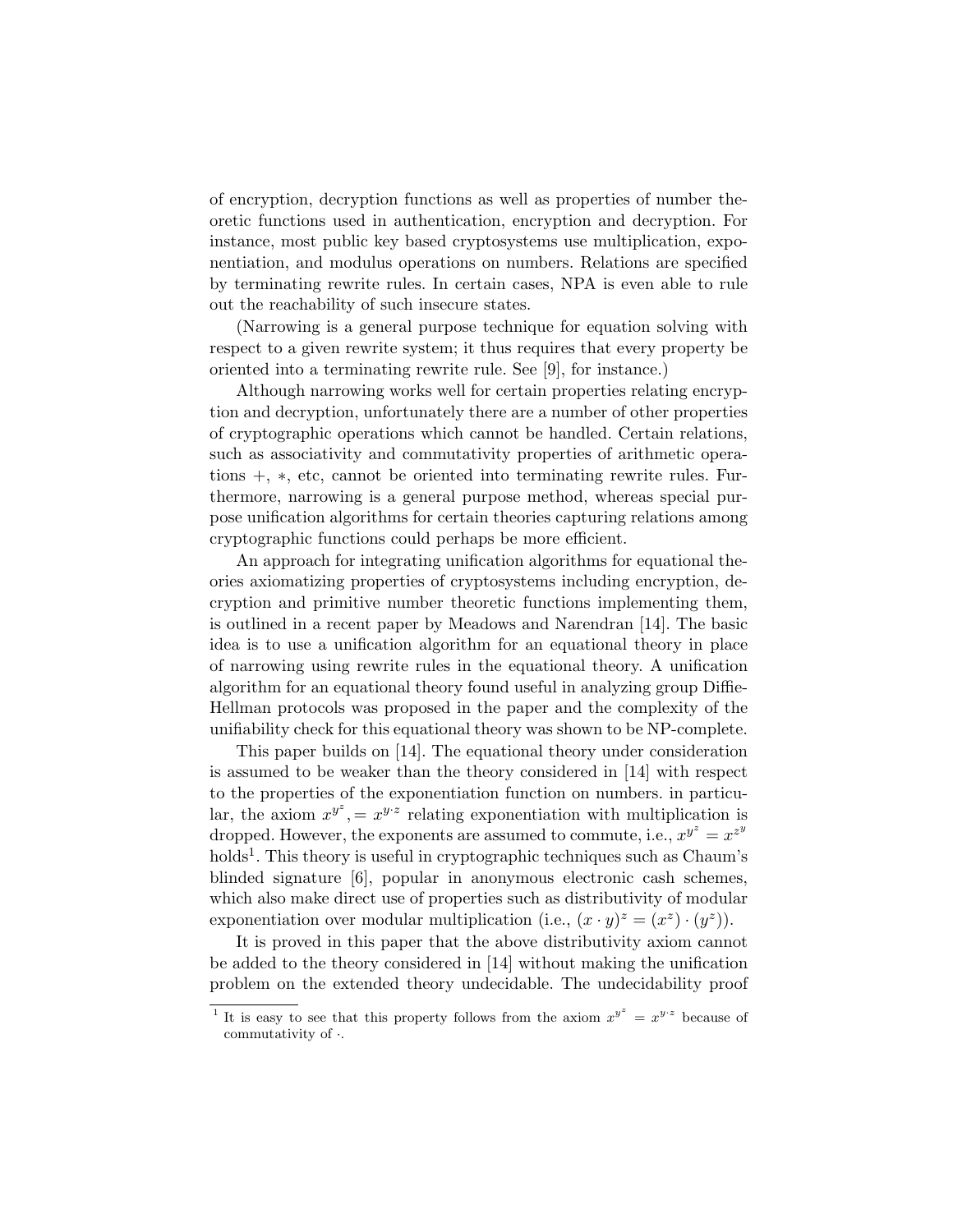of the unification problem over the equational theory of Cartesian Closed Categories  $(CCC)$  considered in [15] can be adapted to be applicable for this theory.

A decision procedure for the unification problem for the equational theory of Abelian group for multiplication along with the distributivity axiom and the exponent commutativity axiom (and the properties of the unit 1) is also given. In this sense, the theory considered in this paper and the theory considered in [14] are two proper subsets with decidable unification problems of an equational theory with an undecidable unification problem.

The remainder of this paper is organized as follows. Section 2 is based on [14], providing a brief review of the Diffie-Hellman and group Diffie-Hellman algorithms, and discussing axioms relating number-theoretic properties of multiplication and exponentiation used. It is included for the sake of completeness; for details, an interested reader may consult [14].

Section 3 shows the undecidability of the equational theory considered in [14] along with the distributivity axiom of exponentiation over multiplication. The proof is essentially based on the undecidability proof given in [15] where Hilbert's tenth problem over natural numbers is shown to be an instance of the unification problem over the equational theory of cartesian closed categories. The main difference is that in the case below, it is possible to simulate negative numbers as well. Consequently, Hilbert's tenth problem over the integers is reduced to this unification problem.

Section 4 develops the necessary background to relate the unification problem over the equational theory of blinded signatures to the unification problem over the equational theory of Abelian groups with  $n$  commuting homomorphisms, called  $AGnHC$  by Baader [2], with an additional condition, called a linear constraint.

Section 5 shows how Baader's algorithm for the unification problem over AGnHC can be generalized so as to satisfy a linear constraint (which is similar to the linear constant restrictions discussed in [1]). A new way of defining admissible term orderings is introduced, which is used to compute a Gröbner basis of a polynomial ideal.

Section 6 concludes with some remarks on complexity of the algorithm and outlines some areas for further research.

### 2 Protocols based on Diffie-Hellman Algorithm

This section is borrowed from [14] where the motivation for this approach is outlined.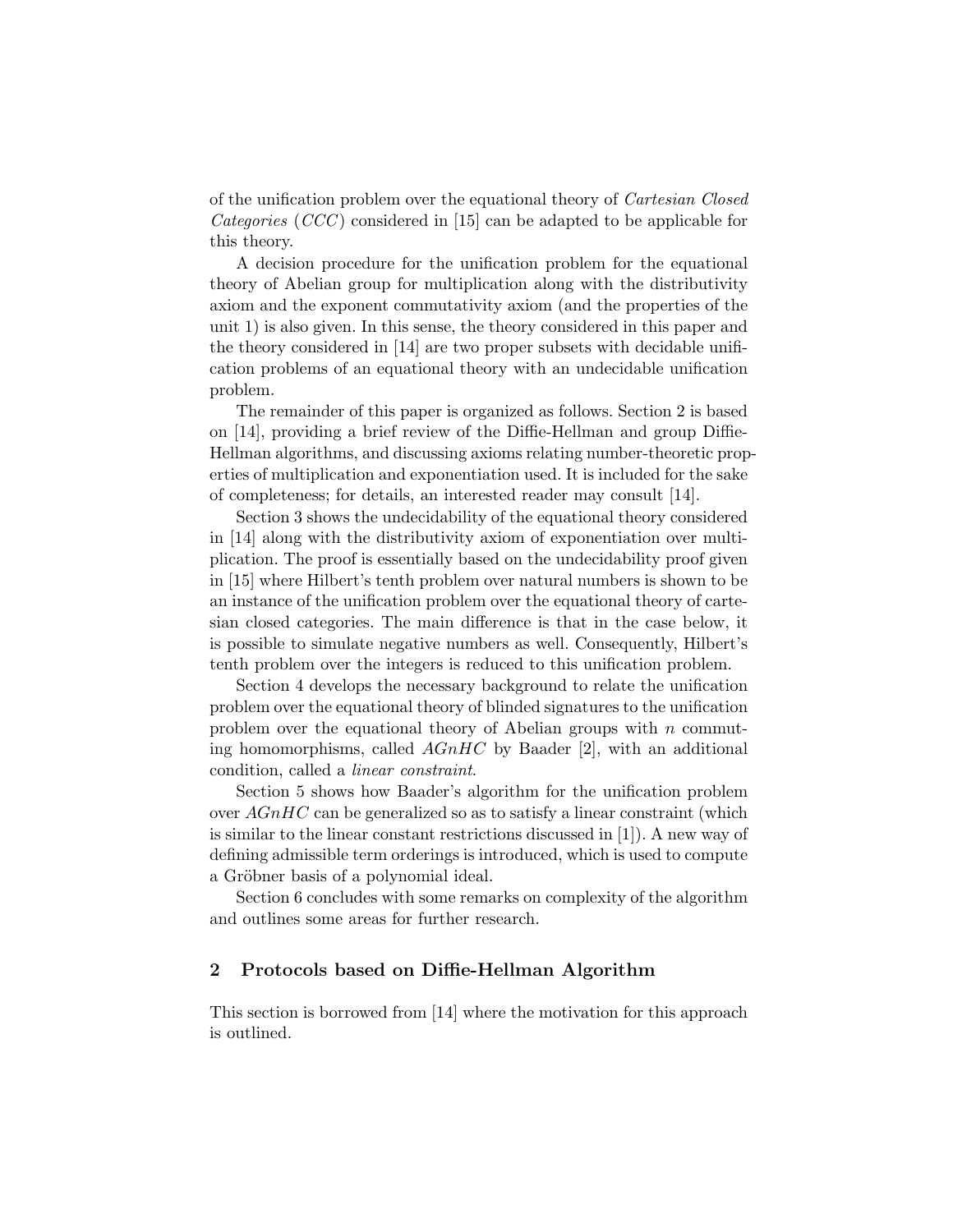The Diffie-Hellman algorithm in its most basic form allows two principals to securely exchange a secret key without having any shared secret beforehand. Consider a prime number  $P$  and a generator  $x$  of the multiplicative group of  $\mathbf{Z}_P$ . Principal A generates a secret value  $N_A$ , and B generates a secret value  $N_B$ . The protocol then runs as follows:

- 1.  $A \rightarrow B : x^{N_A} \mod P$ B then computes  $(x^{N_A})^{N_B}$ .
- 2.  $B \to A : x^{N_B} \mod P$ A then computes  $(x^{N_B})^{N_A}$ , which is the same as  $(x^{N_B})^{N_A}$ , implying that the shared key is the same among the principals A and B.

In order to secure the above protocol against active eavesdroppers, it is necessary to include some form of authentication, usually provided by public-key signatures. Thus an equational theory that could be used to reason about Diffie-Hellman would need to take into account the relationship between exponentiation and  $\cdot$ , the commutativity of  $\cdot$ , and possibly identities obeyed by the signature algorithms used.

Interaction between exponentiation and  $\cdot$  is captured by the distributivity axiom:  $(x \cdot y)^z = (x^z) \cdot (y^z)$ .

## 2.1 Some Equational Theories for Diffie-Hellman and Group Diffie-Hellman

Equational theories under consideration consist of the axioms of Abelian groups  $(A, C, U, A)$  and Inv below), denoted by  $AG$ , along with (some) axioms for exponentiation. In contrast to the equational theory considered in [14], the axiom,  $(x^y)^z = x^{y\cdot z}$ , used in [14] is excluded; instead, axioms (Exp2, Exp3, Exp4) are used. The relationship between  $exp$  and  $\cdot$ is captured by axiom Exp3.

Consider the following axioms for  $\cdot$  and exponentiation (denoted by  $x^y$ ):

$$
x \cdot (y \cdot z) = (x \cdot y) \cdot z
$$
  
\n
$$
x \cdot y = y \cdot x
$$
  
\n
$$
x \cdot 1 = x
$$
  
\n
$$
x \cdot x^{-1} = 1
$$
  
\n
$$
x^1 = x
$$
  
\n
$$
(x \cdot y)^z = (x^z) \cdot (y^z)
$$
  
\n
$$
x^{y^z} = x^{z^y}
$$
  
\n
$$
(x^y)^z = x^{y \cdot z}
$$
  
\n
$$
(x^y)^z = x^{y \cdot z}
$$
  
\n
$$
(x^y)^z = x^{y \cdot z}
$$
  
\n
$$
(x^y)^z = x^{y \cdot z}
$$
  
\n
$$
(x^y)^z = x^{y \cdot z}
$$
  
\n
$$
(x^y)^z = x^{y \cdot z}
$$
  
\n
$$
(x^y)^z = x^{y \cdot z}
$$
  
\n
$$
(x^y)^z = x^{y \cdot z}
$$
  
\n
$$
(x^y)^z = x^{y \cdot z}
$$
  
\n
$$
(x^y)^z = x^{y \cdot z}
$$
  
\n
$$
(x^y)^z = x^{y \cdot z}
$$
  
\n
$$
(x^y)^z = x^{y \cdot z}
$$
  
\n
$$
(x^y)^z = x^{y \cdot z}
$$
  
\n
$$
(x^y)^z = x^{y \cdot z}
$$
  
\n
$$
(x^y)^z = x^{y \cdot z}
$$
  
\n
$$
(x^y)^z = x^{y \cdot z}
$$
  
\n
$$
(x^y)^z = x^{y \cdot z}
$$
  
\n
$$
(x^y)^z = x^{y \cdot z}
$$
  
\n
$$
(x^y)^z = x^{y \cdot z}
$$
  
\n
$$
(x^y)^z = x^{y \cdot z}
$$
  
\n
$$
(x^y)^z = x^{y \cdot z}
$$
  
\n
$$
(x^y)^z = x^{y \cdot z}
$$
  
\n
$$
(x^y)^z = x^{y \cdot z}
$$
  
\n
$$
(x^y)^z = x^{y \cdot z}
$$
  
\n
$$
(x^y)^z = x^{y \cdot z}
$$
  
\n<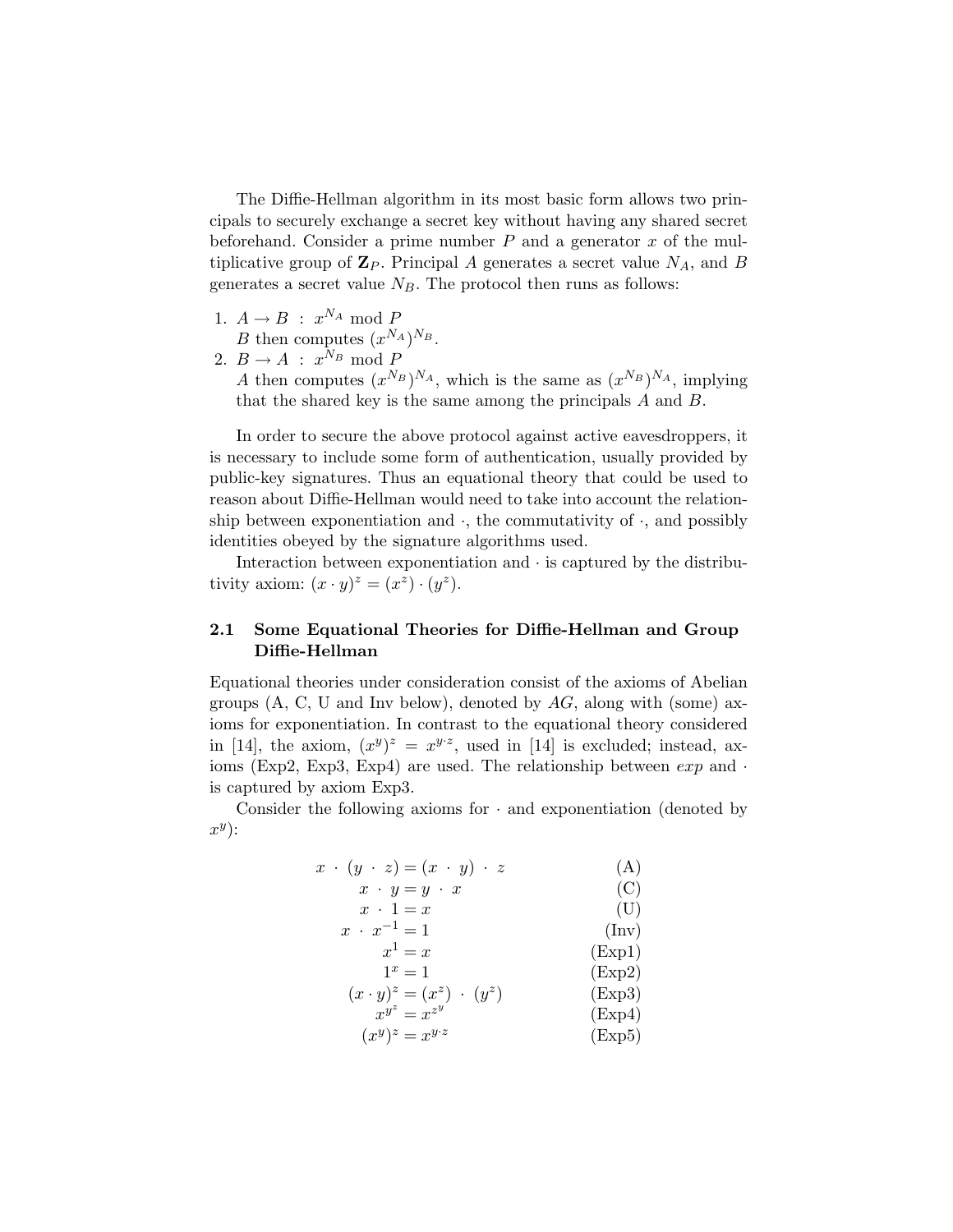The first four axioms characterize Abelian groups; this theory is denoted by AG. The remaining axioms are about exponentiation as well as interactions between exponentiation and  $\cdot$  (particularly, axioms (Exp4) and  $(Exp5)$ ).

As stated earlier, [14] gave a unification algorithm for the equational theory consisting of  $AG$  and axioms (Exp1, Exp2, Exp5); it was proved that the unifiability check is NP-complete. It is easy to see that (Exp4) follows from  $AG + (Exp5)$ .

It is shown in the next section that the unifiability check for AG and axioms (Exp1, Exp2, Exp3) and (Exp5) is undecidable. The rest of the paper focuses on the decidability of the unifiability check for AG plus axioms  $\{Exp1, Exp2, Exp3, Exp4\}.$ 

# 3 Undecidability of Unifiability Check for the theory of AG and Exponentiation

Consider the equational theory  $\mathcal E$  consisting of AG and axioms (Exp1, Exp2, Exp3 and Exp5). This theory has the following convergent rewrite system modulo associativity and commutativity (also called AC-convergent).

$$
(x^{-1})^{-1} \rightarrow x
$$
  
\n
$$
1^{-1} \rightarrow 1
$$
  
\n
$$
x \cdot 1 \rightarrow x
$$
  
\n
$$
x \cdot x^{-1} \rightarrow 1
$$
  
\n
$$
x \cdot (x^{-1} \cdot y) \rightarrow y
$$
  
\n
$$
(x \cdot y)^{-1} \rightarrow x^{-1} \cdot y^{-1}
$$
  
\n
$$
1^{z} \rightarrow 1
$$
  
\n
$$
z^{1} \rightarrow z
$$
  
\n
$$
(x^{-1})^{y} \rightarrow (x^{y})^{-1}
$$
  
\n
$$
(x \cdot y)^{z} \rightarrow (x^{z}) \cdot (y^{z})
$$
  
\n
$$
(x^{y})^{z} \rightarrow x^{(y \cdot z)}
$$

It is easy to see that the normal form of a term using the above rewrite rules is either 1 or of the form  $t_1 \cdot t_2 \cdot \ldots \cdot t_n$ , where each  $t_i$  is  $x, x^{-1}, x^{e_i}$ , or  $(x^{e_i})^{-1}$  for some variable or constant x, where  $e_i$  is a term in normal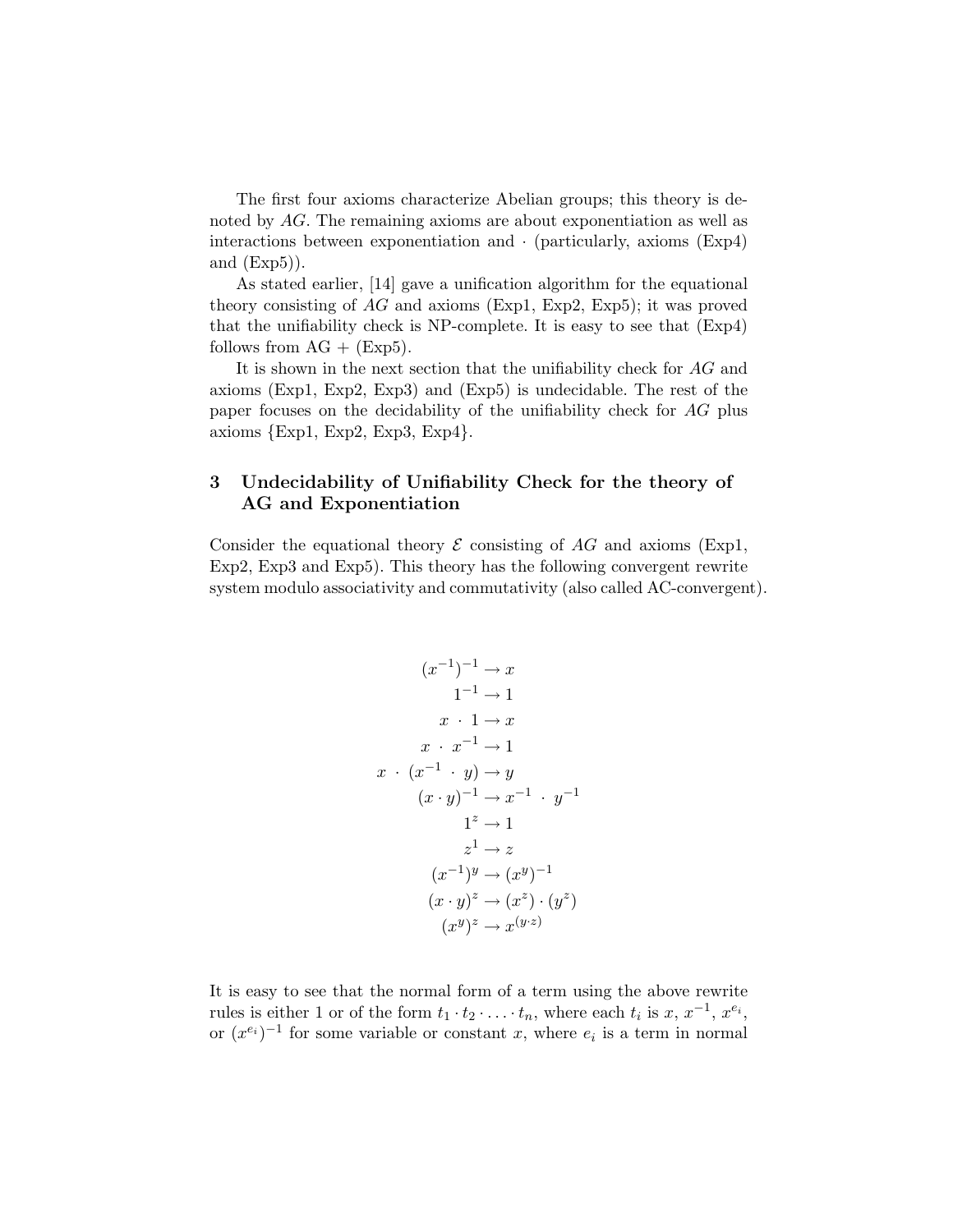form wrt the above AC-convergent rewrite system that is different from 1. In what follows, a term of the form  $b^i$  where i is a positive integer, is an abbreviation of  $b \cdot b \cdot \ldots \cdot b$ . If i is a negative integer then  $b^i$  is an

 $\overrightarrow{i}$ abbreviation of  $b^{-1} \cdot b^{-1} \cdot \ldots \cdot b^{-1}$  $\begin{pmatrix} -i \end{pmatrix}$  $(b^0 = 1)$ 

**Lemma 1.** Let  $t_1, \ldots, t_n$  be terms in normal form modulo the above AC-convergent system, such that none of the  $t_i$ 's has  $\cdot$  as the outermost symbol. If s is the normal form of  $t = t_1 \cdot \ldots \cdot t_n$ , then s is either 1 or s can be written as  $s_1 \cdot \ldots \cdot s_k$  where  $\{s_1, \ldots, s_k\} \subseteq \{t_1, \ldots, t_n\}$  (in the multiset sense).

**Proof:** If  $t$  is already in normal form, then the lemma holds. If for each  $i(1 \leq i \leq n)$   $t_i = 1$ , then s is 1. Otherwise since  $t_i$   $(1 \leq i \leq n)$  is in normal form and none of the  $t_i$ s has  $\cdot$  as the outermost symbol, the only possible reduction rules that can apply to t are:

$$
x \cdot 1 \to x
$$

$$
x \cdot x^{-1} \to 1
$$

$$
x \cdot (x^{-1} \cdot y) \to y
$$

Each time any of these these rules is applied, some  $t_i$  will be gotten rid of. By induction on the number of reduction steps, we can complete the  $\Box$   $\Box$ 

**Lemma 2.** For all i, the  $\mathcal{E}\text{-unification problem}$ 

$$
x \cdot a^y = ? x^b \cdot a^{b^i}
$$

is solvable iff  $y \leftarrow b^m$  for some integer m.

**Proof:** The "if" part is straightforward. It is clear that for every  $n \geq i$ ,  ${y \leftarrow b^n, x \leftarrow a^{b^{n-1}} \cdot a^{b^{n-2}} \cdot \cdots \cdot a^{b^{i+1}} \cdot a^{b^i}$  is indeed a solution. We prove the "only if" part by contradiction. Suppose the claim is not true, i.e., there is a solution with a y that is not of the form  $b^j$  where j is an integer.

Let  $S = \{ x \mid x$  is in normal form and there are y and i such that  $a^y \cdot x = \varepsilon x^b \cdot a^{b^i}$ , *i* is an integer, *y* is not of the form  $b^j$  where j is an integer }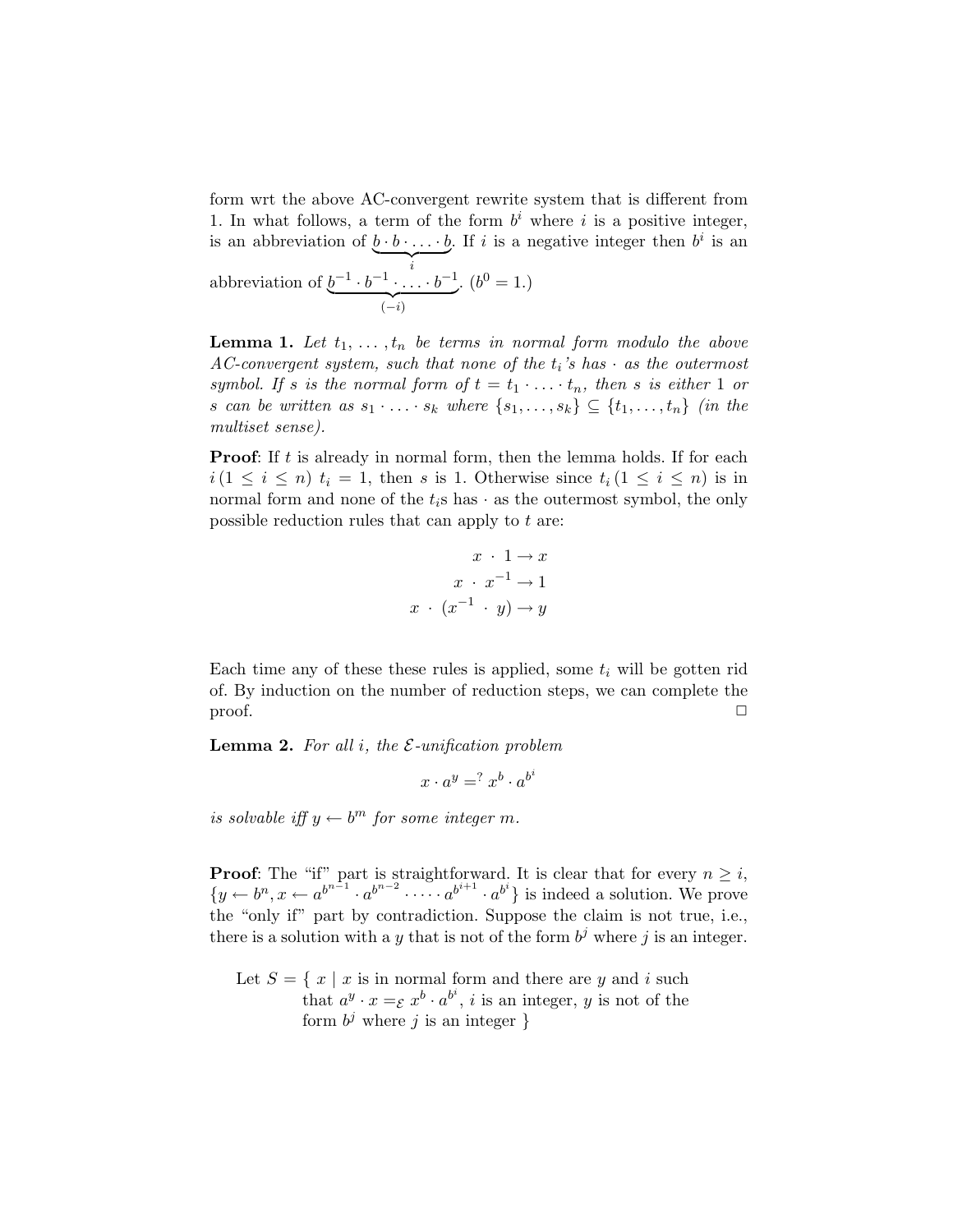Let  $x$  be the smallest term in the above set. Since  $x$  is in normal form, it must be that  $x^b \cdot a^{b^i} \cdot i(a^y)$  reduces to x. Now two cases have to be considered:

(i)  $a^{b^i}$  is a part (factor) of x, i.e.,  $x =_{\mathcal{AC}(\cdot)} a^{b^i} \cdot z$  for some z. Then  $a^y \cdot a^{b^i} \cdot z =_{\mathcal{E}} z^b \cdot a^{b^{i+1}} \cdot a^{b^i}$ 

Canceling on both sides, we find that  $z \in S$  and z is smaller than x.

(ii) the normal form of  $x^b$  contains  $i(a^{b^i})$ . Since x is in normal form, x must contain  $i(a^{b^{i-1}})$ , i.e.,  $x =_{\mathcal{AC}(\cdot)} i(a^{b^{i-1}})$ .z. Then

$$
a^y \cdot i(a^{b^{i-1}}) \cdot z =_{\mathcal{E}} z^b
$$

Again,  $z$  is smaller than  $x$ , which is a contradiction.

 $\Box$ 

**Lemma 3.** Let b and c be free constants and j be an integer. Then the  $\mathcal{E}\text{-}uniform problem$ 

$$
x^{c} \cdot a^{b^{j}} = x^{b} \cdot a^{u}
$$

$$
z \cdot a^{u} = x^{c} \cdot a
$$

is unifiable iff  $u \leftarrow c^j$ . (In other words,  $x^c \cdot a^{b^j} = x^b \cdot a^{c^k}$  is unifiable if and only if  $j = k$ .)

**Proof:** By Lemma 2, the second equation is unifiable iff  $u \leftarrow c^k$  where k is an integer. Suppose the equation  $x^c \cdot a^{b^j} = x^b \cdot a^{c^k}$  is solvable. Replace  $b$  with  $c$  everywhere in the equation. Since  $b$  and  $c$  are free constants, it must be that  $y^c \cdot a^{c^j} =_{\mathcal{E}} y^c \cdot a^{c^k}$  where y is x with b replaced everywhere with c. Now the cancellation properties can be applied to get the result.  $\Box$ 

**Lemma 4.** Let b and c be free constants and j and  $k$  be integers. Then  $\mathcal{E}\text{-}uniform problem$ 

$$
x^{c^k} \cdot a^{b^j} = ? x^b \cdot a^u
$$

$$
z \cdot a^u = ? z^c \cdot a
$$

is unifiable iff  $u \leftarrow c^{j*k}$ .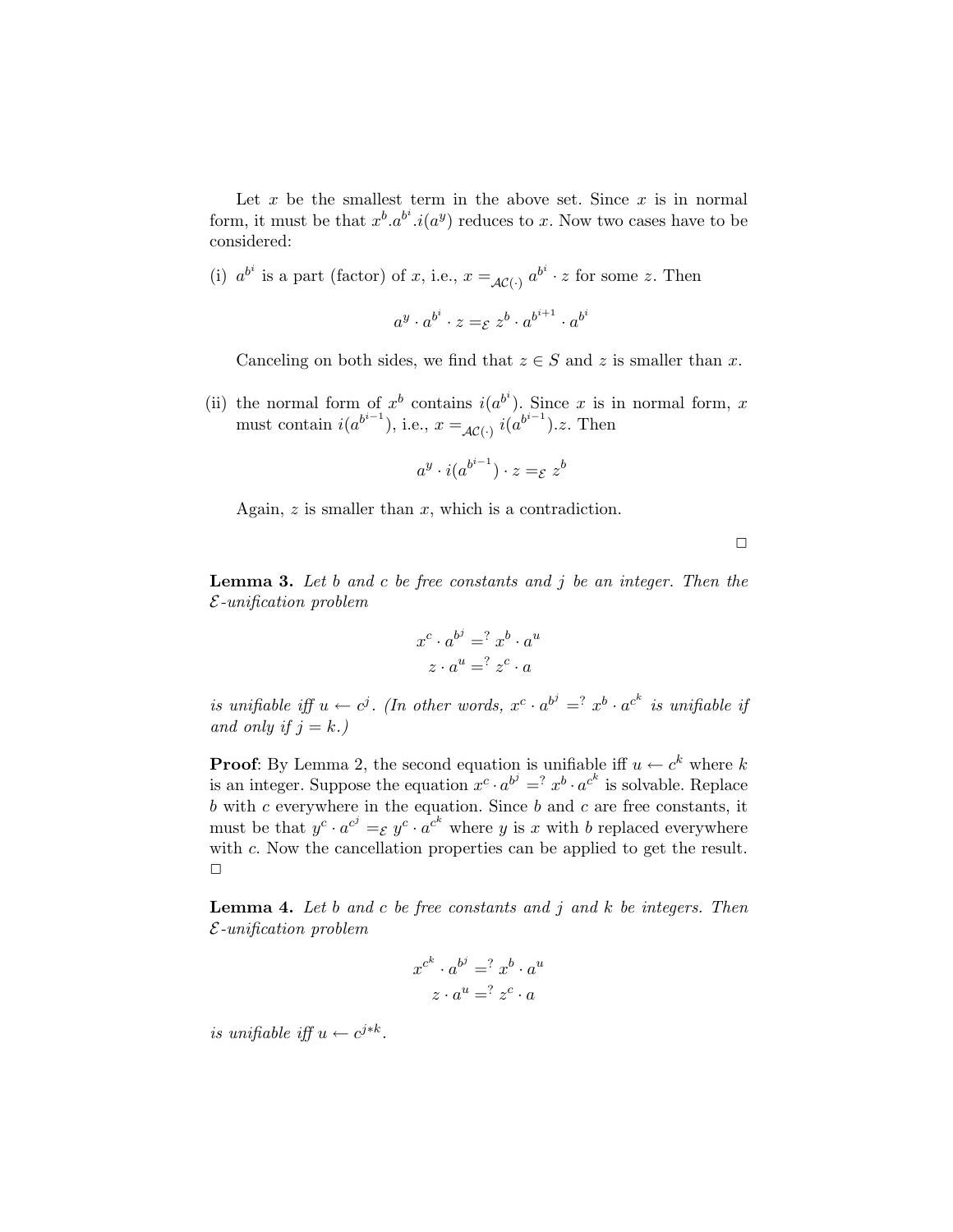**Proof:** By Lemma 2, the second equation is unifiable iff  $u \leftarrow c^n$  where n is an integer. Suppose the equation  $x^{c^k} \cdot a^{b^j} = \nvert^2 x^b \cdot a^{c^n}$  is solvable. Replace b with  $c^k$  everywhere in the equation. Since b and c are free constants, it must be that  $y^{c^k} \cdot a^{c^{j*k}} =_{\mathcal{E}} y^{c^k} \cdot a^{c^n}$  where y is x with b replaced everywhere with  $c^k$ . Now the cancellation properties can be applied to get the result.

Lemma 4 shows that multiplication of two integers can be simulated. Consider, for instance, the equation  $z = x * y$ . If  $x = b^i$  and  $y = b^j$ , then we can force z to be  $b^{ij}$  in the following way:

- (i) Copy x to x' changing b's to c's; i.e.,  $x' = c^i$ . This can be done using equations as given in the statement of Lemma 4.
- (ii) Multiply x' and y to get  $z' = c^{ij}$ .
- (iii) Copy  $z'$  to z changing c's to b's.

Thus the equations we get are

$$
w_1 \cdot a^{x'} = ? w_1^c \cdot a
$$
  
\n
$$
w_2^c \cdot a^x = ? w_2^b \cdot a^{x'}
$$
  
\n
$$
w_3^{x'} \cdot a^y = ? w_3^b \cdot a^{z'}
$$
  
\n
$$
w_4 \cdot a^{z'} = ? w_4^c \cdot a
$$
  
\n
$$
w_5^c \cdot a^z = ? w_5^b \cdot a^{z'}
$$

Simulating addition is easy, since if  $x = b^i$  and  $y = b^j$ , then  $(a^x)^y = a^{b^{i+j}}$ .

Now we are ready to prove the undecidability of the equational theory  $\mathcal E$ by reduction from Hilbert's tenth problem:

**Theorem 1.** The unifiability check for the equational theory  $\mathcal{E}$  is undecidable.

Proof: Given a system of diophantine equations, we can construct a unification problem modulo  $\mathcal E$  as outlined above.  $\Box$ 

# 4 Unification over Equational Theory of Blinded Signatures

In this section, we consider a proper subset of the above equational theory. In particular, the axiom (Exp5) is replaced by a weaker axiom (Exp4). Let  $\mathcal{E}_0$  consist of AG and axioms (Exp1, Exp2, Exp3, Exp4) denoted by Exp.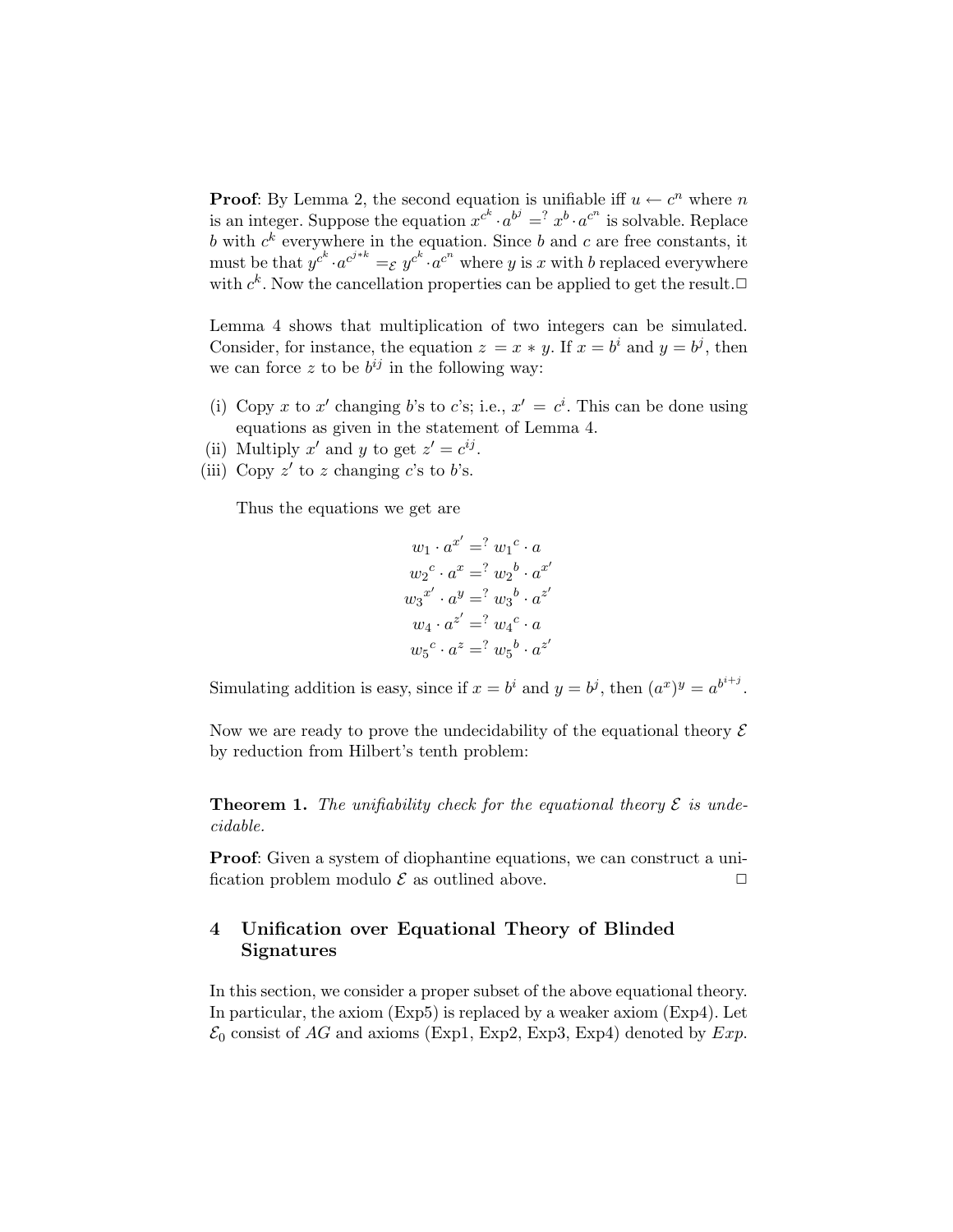The theory  $\mathcal{E}_0 \setminus \text{Exp4}$ , denoted by  $\mathcal{E}_0'$ , has the following AC-convergent rewrite system.

$$
(x^{-1})^{-1} \rightarrow x
$$
  
\n
$$
1^{-1} \rightarrow 1
$$
  
\n
$$
x \cdot 1 \rightarrow x
$$
  
\n
$$
x \cdot x^{-1} \rightarrow 1
$$
  
\n
$$
(x \cdot y)^{-1} \rightarrow x^{-1} \cdot y^{-1}
$$
  
\n
$$
1^{z} \rightarrow 1
$$
  
\n
$$
z^{1} \rightarrow z
$$
  
\n
$$
(x^{-1})^{y} \rightarrow (x^{y})^{-1}
$$
  
\n
$$
(x \cdot y)^{z} \rightarrow (x^{z}) \cdot (y^{z})
$$

Exp4 cannot be oriented into a terminating rewrite rule.

In the next sections, we show that the equational unification problem for  $\mathcal{E}_0$  is equivalent to the unification problem modulo the theory of Abelian groups with *n* commuting homomorphisms, denoted by  $AGnHC$ , but with an additional constraint. The theory  $AGnHC$  is a monoidal theory; further, it is shown in [16,3] that  $AGnHC$  is unitary with respect to unification without constants and it is also unitary with respect to unification with constants<sup>2</sup>. In Section 5 of  $[2]$ , Baader showed that the unification problem of  $AGnHC$  reduces to solving linear equations over the polynomial ring  $\mathsf{Z}[h_1,\ldots,h_n]$ , where  $h_1,\ldots,h_n$  are the commuting homomorphisms of  $AGnHC$ , treated as indeterminates in the polynomial ring. We generalize Baader's algorithm by adding an additional key step to ensure that a given linear constraint is satisfied by the unifier, so as to apply it to the equational unification problem for  $\mathcal{E}_0$ . This is discussed in this section and the next section.

#### 4.1 Unification over  $\mathcal{E}_0$  as a Combination of Theories

Consider a set  $S_0$  of equations whose unifiability needs to be checked wrt  $\mathcal{E}_0$ . Assuming  $S_0$  is unifiable, given any unifier  $\theta$  of  $S_0$ ,  $\theta$  may substitute 1 for certain variables in  $S_0$ ; also many variables in  $S_0$  may get identical substitutions. Given that there are only finitely many variables in  $S_0$ ,

<sup>2</sup> A theory is unitary if a minimal complete set of unifiers always exists and its cardinality is at most one.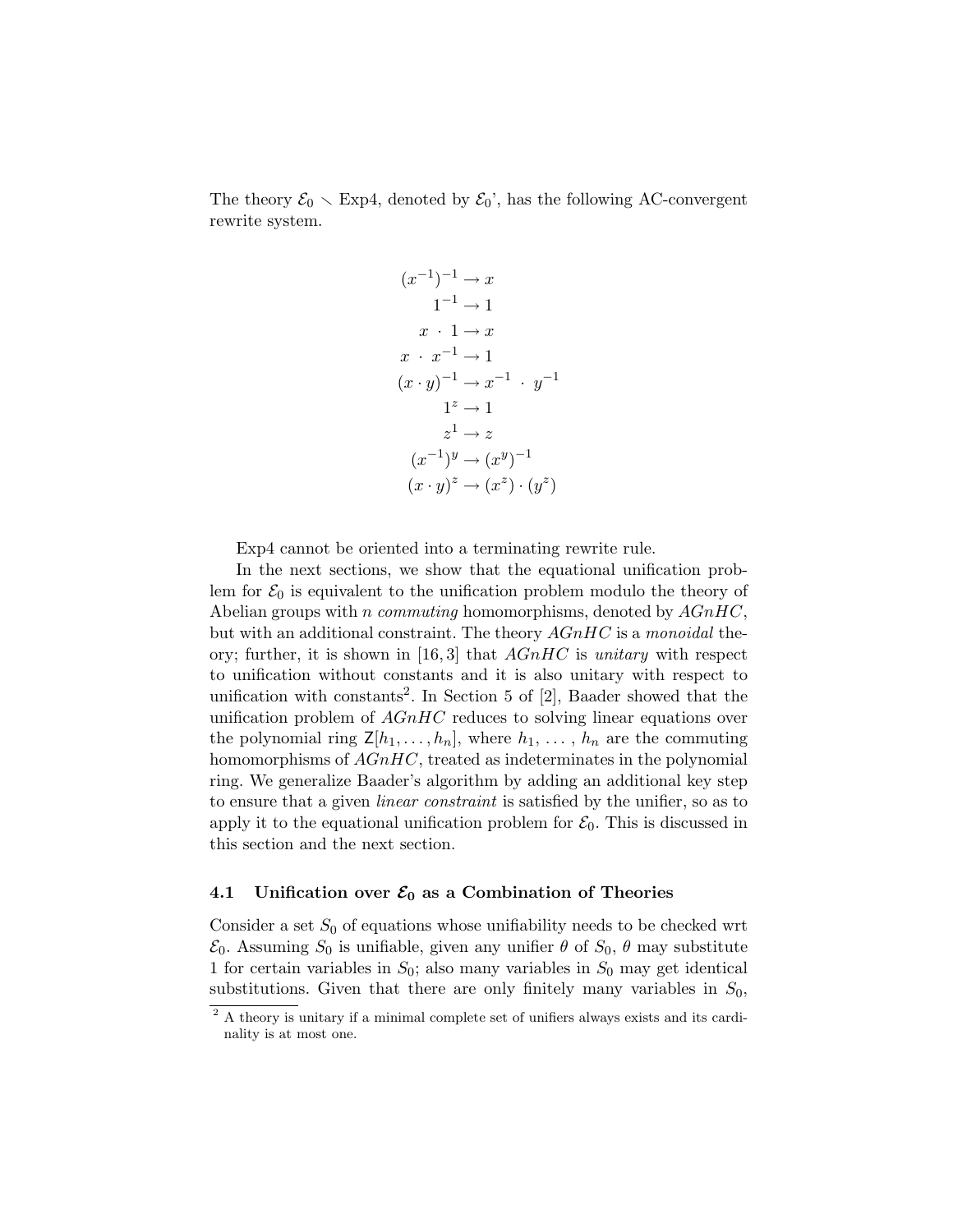there are only finitely many such partial unifiers for  $S_0$  in which some of the variables in  $S_0$  get either 1 or another variable as a substitution. After applying such a partial unifier on  $S_0$ , simplifying the result by the rewrite rules of the associated AC-convergent system, and deleting trivial equations (i.e., equations which are in the equational theory of  $\mathcal{E}_0$ ), we get a set  $S_1$  of equations. If  $S_1$  is empty, then the above partial unifier is a unifier of  $S_0$ . If  $S_1$  is not empty, then the following steps are applied. We will assume that the equations in  $S_1$  have been normalized using the AC-convergent rewrite system for  $\mathcal{E}'_0$  $\zeta_0'$  (=  $\mathcal{E}_0$  – Exp4) discussed above. Thus, a unifier of  $S_1$  cannot substitute for any variable x, a normalized term  $t$  properly containing  $x$  (occur-check).

Any unification problem  $S_1$  over  $\mathcal{E}_0$  can be simplified using variable abstraction (by introducing new symbols) to a *simple*  $\mathcal{E}_0$ -unification problem, say  $S_2$ ; this is defined precisely below.

**Definition 1.** An  $\mathcal{E}_0$ -unification problem S over  $\Sigma$  is called an AGunification problem if each equation in S is of the form  $x = i$ , where x is a variable and t is a term over the signature of AG such that  $t \neq_{AG} 1$ .

**Definition 2.** An  $\mathcal{E}_0$ -unification problem S on  $\Sigma$  is called an exponent  $\mathcal{E}_0$ -unification problem if every equation in S is of the form  $x = 'y^z$  where x and y are variables and z is a variable or a free constant. Also if z is a variable, z is called an exponent variable, otherwise it is called an exponent constant.

**Definition 3.** An  $\mathcal{E}_0$ -unification problem S on  $\Sigma$  is called a simple  $\mathcal{E}_0$ unification problem if  $S = S_1 \bigcup S_2$  where  $S_1$  is an AG-unification problem and  $S_2$  is an exponent  $\mathcal{E}_0$ -unification problem.

Let  $Var(S)$  denote the set of all variables in S.

It is easy to see that using abstraction, any  $\mathcal{E}_0$ -unification problem can be transformed into a simple  $\mathcal{E}_0$ -unification problem. For example, consider  $S_1 = \{w = \left( x^{(y^{u \cdot v})^{-1} \cdot z^{u' \cdot v'}} \right)^{-1} \}.$  Using abstractions, the above equation in  $S_1$  is transformed to  $S_2$ :

$$
\{1. w = x_1^2, x_1^3, 2. z_1 = x_2^2, 3. z_2 = x_3^2, z_4, 4. z_3 = x_3^2, 5. z_5 = x_1^2, y_5, 6. z_4 = x_2^2, 7. z_6 = x_1^2, y_0^2, y_1^2\}
$$

where  $z_1, z_2, z_3, z_4, z_5, z_6$  are new variables introduced to abstract alien subterms in  $S_1$ .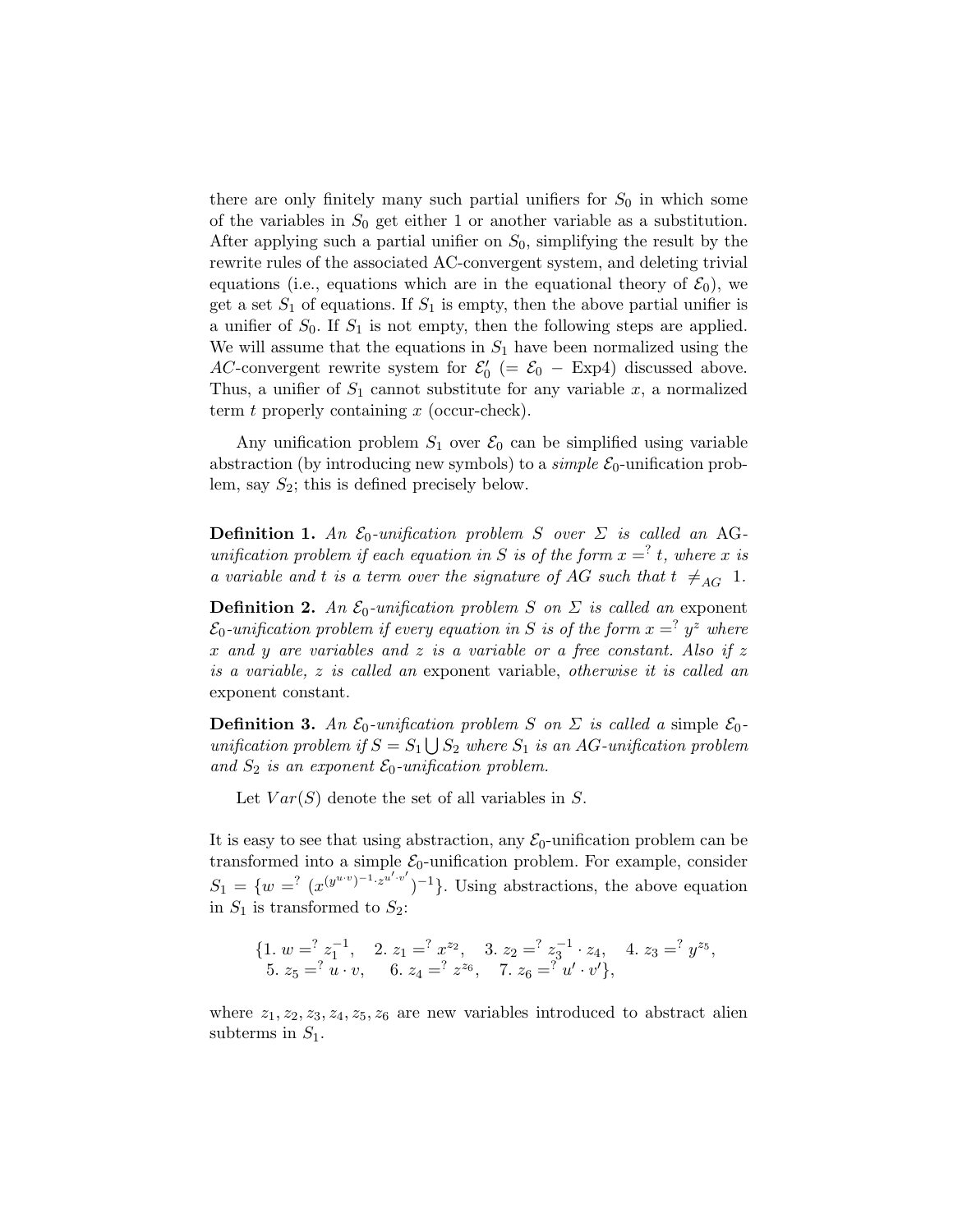#### 4.2 Relating  $AG + EXP$  to  $AGnHC$

Given a simple  $\mathcal{E}_0$ -unification problem  $S_2$  on  $\Sigma = \{\cdot, ^{-1}, 1, x^y\}$ , for each equation of the form  $x = y^{\beta}$  in  $S_2$ , we transform it into  $x = h_{\beta}(y)$ , where  $h_\beta$  is a homomorphism corresponding to the symbol  $\beta$ . Let  $\mathcal{H}(S_2)$  denote the set of all homomorphisms introduced in this way. Let  $\Sigma'$  =  $\{\cdot, ^{-1}, 1\} \cup \mathcal{H}(S_2), \; \mathcal{E}' \; = \; A\mathcal{G} \bigcup \{h_1(h_2(u)) \; = \; h_2(h_1(u)), \; h(u_1 \cdot u_2) \; = \; h_1(h_2(u)) \, ,$  $h(u_1) \cdot h(u_2)$  for all  $h, h_1, h_2 \in H(S_2)$ . We call the transformed  $\mathcal{E}'$ unification problem on  $\Sigma'$  as an *h*-image of  $S_2$ .

For the above example, its *h*-image  $T_2$  is:

$$
\{1. w = x_1^2, x_1^2, 2. z_1 = x_1^2, x_2(x), 3. z_2 = x_3^2, z_3^2, 4. z_3 = x_1^2, z_5(y), 5. z_5 = x_1^2, y_2, 6. z_4 = x_1^2, z_6(z), 7. z_6 = x_1^2, y_3^2\}.
$$

The requirement that a normalized unifier for  $S_2$  wrt  $\mathcal{E}_0$  satisfy the occur-check for every variable x translates to a related requirement in  $\mathcal{E}'$ . A normalized unifier of the h-image  $T_2$  of  $S_2$  wrt  $AGnHC$  should satisfy (i) the occur-check for every variable x, and in addition, (ii) the substitution for x must not properly include  $h_x$ , the homomorphism introduced for x when x appears as an exponent.

In order to show the equivalence of the unifiability check over  $\mathcal{E}_0$  with the unifiability check over  $AGnHC$ , it is necessary to place restrictions on unifiers considered for  $\mathcal{E}_0$  given that we have considered a priori equivalent substitutions for variables as well as 1 as the substitution for variables. This is done by solving the unifiability problem of  $T_2$  wrt  $AGnHC$  subject to *linear* constraints (including)  $x \succ h_x$  for every homomorphism  $h_x \in$  $\mathcal{H}(S_2)$ , i.e., a unifier  $\theta$  of  $T_2$  should satisfy the condition that for every  $x \in Var(T_2), \theta(x)$  does not contain any occurrence of  $h_x$ .

**Definition 4.** Given a simple  $\mathcal{E}_0$ -unification problem S and its h-image T modulo AGnHC, a linear constraint is a total order  $\succ$  over  $Var(T) \cup$  $\mathcal{H}(S)$  such that  $x \succ_C h_x$  for all exponent variables x in S.

**Definition 5.** A substitution  $\beta$  whose domain is  $Var(T)$  is said to satisfy a linear constraint C if and only if the following holds: for every  $x \in$  $Var(T)$ ,  $\beta(x)$  does not contain any of the function symbols below x in C. In other words, if  $x \succ_C h_y$ , then  $\beta(x)$  does not contain any occurrence of  $h_y$ .

**Definition 6.** A unifier  $\theta$  for a unification problem S is said to be a discriminating unifier if and only if the following hold for all variables in  $Var(S)$ :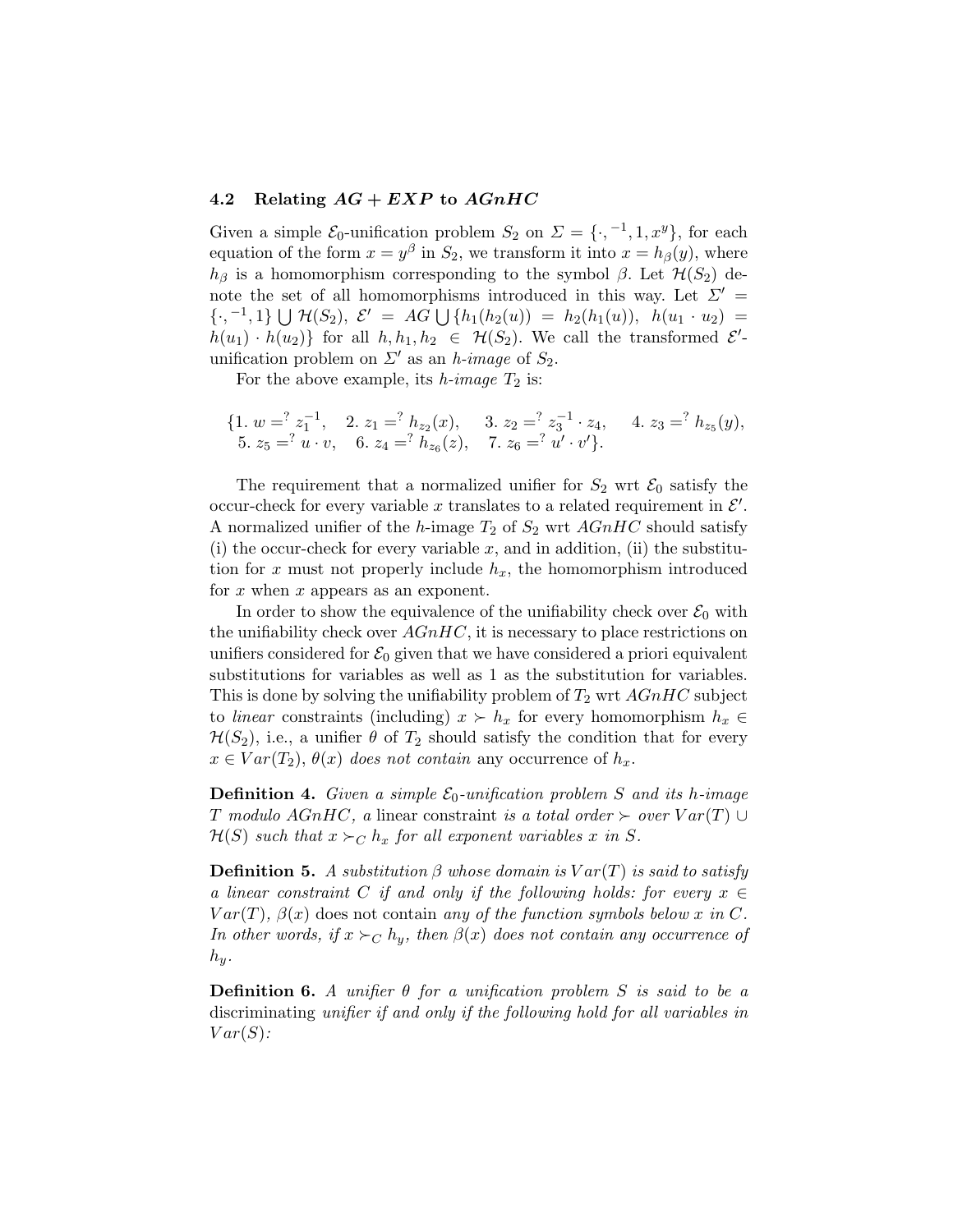1.  $\theta(u) \neq_{\mathcal{E}} 1$  for all u. 2.  $\theta(v) =_{\varepsilon} \theta(w)$  iff  $v = w$ .

The following two theorems relate the unification problem  $S_2$  over  $\mathcal{E}_0$ to its h-image  $T_2$  over  $AGnHC$ .

**Theorem 2.** If a simple  $\mathcal{E}_0$ -unification problem  $S_2$  has a discriminating unifier, then its h-image  $T_2$  which is a  $\mathcal{E}'$ -unification problem on  $\Sigma'$ is unifiable. Furthermore, there is a linear constraint  $C$  that the unifier satisfies.

**Proof:** Let  $\theta$  be a discriminating unifier of a simple  $\mathcal{E}_0$ -unification problem  $S_2$ . Consider all the exponent equations in  $S_2$ :

$$
\{ x_{u_1} = x_{v_1}^{x_{w_1}} \n\vdots \quad \vdots \n x_{u_i} = x_{v_i}^{x_{w_i}} \n\vdots \quad \vdots \n x_{u_k} = x_{v_k}^{x_{w_k}} \}
$$

The unifier  $\theta$  includes  $\{x_{u_i} \leftarrow t_{u_i}, x_{v_i} \leftarrow t_{v_i}, x_{w_i} \leftarrow t_{w_i} (1 \leq i \leq k)\}.$ Thus,  $t_{u_i} =_{\mathcal{E}_0} t_{v_i}^{t_{w_i}} (1 \leq i \leq k)$ .

For each  $t_{w_i}$ , we introduce a homomorphism  $h_{t_{w_i}}$ . Let  $\mathcal{H}''(S)$  denote the set of homomorphisms introduced for all  $t_{w_i}$ . Let  $\sum'' = {\cdot, ^{-1}} \cup \mathcal{H}''(S)$ . Let  $\mathcal{E}'' = AG \bigcup \{h_{t_{w_i}}(h_{t_{w_j}}(u)) = h_{t_{w_j}}(h_{t_{w_i}}(u)), h_{t_{w_i}}(u_1 \cdot u_2) = h_{t_{w_i}}(u_1) \cdot$  $h_{t_{w_i}}(u_2)$ } for all  $i (1 \leq i \leq k)$ . We also define a recursive function  $rep$  as follows:

> $rep(a) = a$  where a is a constant in  $\Sigma$ .  $rep(A \cdot B) = rep(A) \cdot rep(B)$  where A, B are terms on  $\Sigma$ .  $\mathbf{rep}(A^x) = h_x(\mathbf{rep}(A))$  where x, A are terms on  $\Sigma$ .

It is easy to see that the function  $rep$  removes all occurrences of the exponent operator from terms over  $\Sigma$ . Since  $\theta$  is a discriminating unifier for  $S_2$ , for each  $t_{w_i}, t_{w_j} (i \neq j)$ , we have  $t_{w_i} \neq_{\mathcal{E}_0} t_{w_j}$ . Also it is easy to show that  $s = \varepsilon_0$  t if and only if  $rep(s) = \varepsilon$  rep(t) for any terms s, t over  $\Sigma$ . Therefore we should have:

$$
\textit{rep}(t_{u_i}) =_{\mathcal{E}''} \textit{rep}(t_{v_i}^{t_{w_i}}) =_{\mathcal{E}''} h_{t_{w_i}}(\textit{rep}(t_{v_i})) \ (1 \leq i \leq k) \ \ \text{---}(1).
$$

Now for each  $h_{t_{w_i}}(1 \leq i \leq k)$ , we introduce the homomorphism  $h_{x_{w_i}}$ which is the same homomorphism we introduced for  $x_{w_i}$  in the *h*-image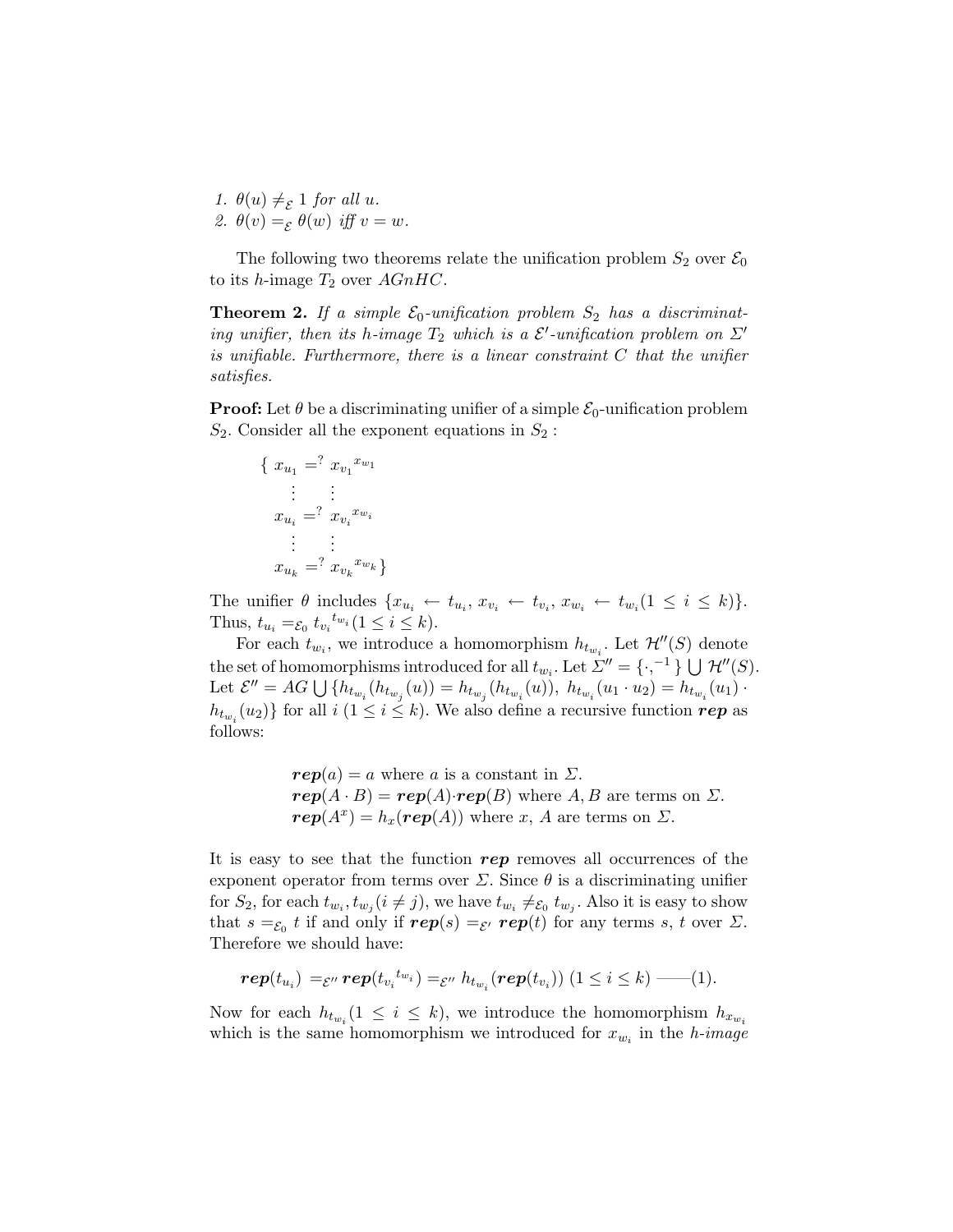$T_2$  of  $S_2$ . We also define function  $rep'$  as:

$$
rep'(a) = a
$$
 where *a* is a constant on Σ'.  
\n $rep'(A \cdot B) = rep'(A) \cdot rep'(B)$  where *A*, *B* are terms on Σ'.  
\n $rep'(h_{tw_i}(A)) = h_{x_{w_i}}(rep'(A))$  where *A* is a term on Σ.

Obviously  $rep'$  maps all  $h_{t_{w_i}}(1 \leq i \leq k)$  to the corresponding  $h_{x_{w_i}}$ . So from (1) and the definition of  $\mathcal{E}'$ ,

$$
\boldsymbol{rep' (rep(t_{u_i})) =_{\mathcal{E}'} h_{x_{w_i}}(\boldsymbol{rep'(rep(t_{v_i}))}).}
$$

That means  $T_2$  is solvable and a unifier  $\beta$  for  $T_2$  can be constructed as follows:  $\beta(x) \leftarrow \text{rep}'(\text{rep}(\theta(x)))$  for every  $x \in Var(S)$ .

A linear constraint that  $\beta$  satisfies is constructed by comparing  $\theta(x_i)$ for variables in  $Var(T_2)$  using a simplification AC term ordering that is total on ground terms (e.g.  $[11]$ ).<sup>3</sup>

 $\Box$ 

**Theorem 3.** Given a simple  $\mathcal{E}_0$ -unification problem  $S_2$  on  $\Sigma$  and its himage  $T_2$  which is a  $\mathcal{E}'$ -unification problem on  $\Sigma'$ , if  $T_2$  has a solution which satisfies a linear constraint, then  $S_2$  is solvable.

**Proof:** Consider in  $S_2$ , all exponent equations

{ 
$$
x_{u_1} =^? x_{v_1}^{x_{w_1}}
$$
  
\n $\vdots$   $\vdots$   
\n $x_{u_i} =^? x_{v_i}^{x_{w_i}}$   
\n $\vdots$   $\vdots$   
\n $x_{u_k} =^? x_{v_k}^{x_{w_k}}$  }.

The *h*-image  $T_2$  for  $S_2$  includes:

$$
\{\theta(x_1), ..., \theta(x_n), \perp^{\theta(x_1)}, ..., \perp^{\theta(x_n)}\}
$$

using >. All these terms will be distinct because we are considering a discriminating unifier. Note also that any term that contains  $\theta(x_i)$  as an exponent is  $\geq \perp^{\theta(x_i)}$ . Replacing the  $\theta(x_i)$ 's by the (corresponding)  $x_i$  and replacing the  $\perp^{\theta(x_i)}$ 's by the corresponding  $h_{x_i}$ , we get a linear chain. Reversing the order gives C.

<sup>&</sup>lt;sup>3</sup> Given a total AC-simplification ordering on ground terms  $>$ , add a new constant, say  $\perp$ , smaller than every other symbol. Now order the terms in the set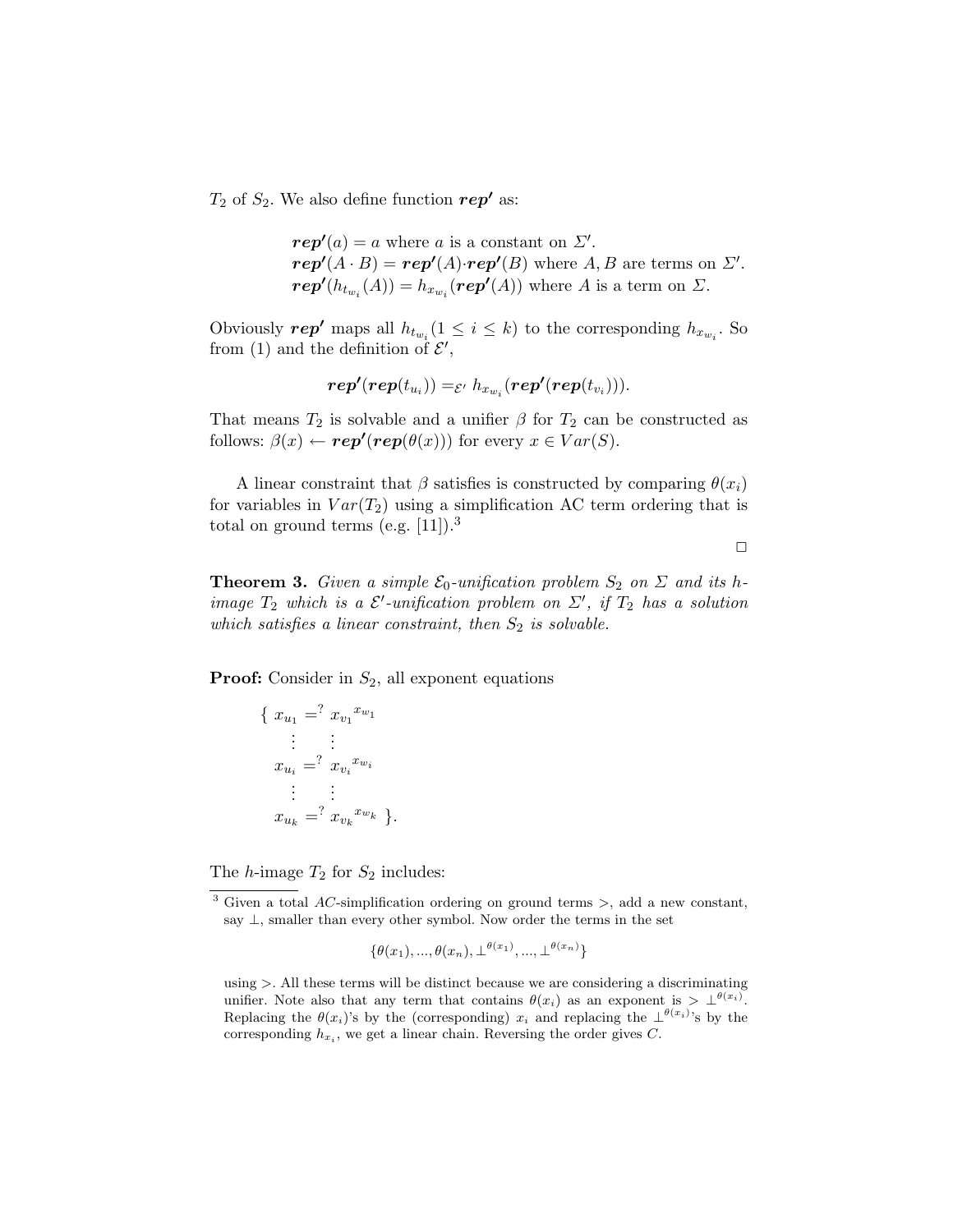{ 
$$
x_{u_1} =^? h_{x_{w_1}}(x_{v_1})
$$
  
\n $\vdots$   $\vdots$   
\n $x_{u_i} =^? h_{x_{w_i}}(x_{v_i})$   
\n $\vdots$   $\vdots$   
\n $x_{u_k} =^? h_{x_{w_k}}(x_{v_k})$  }.

Let  $\beta$  be a ground unifier of  $T_2$  which satisfies a linear constraint C. From C, we can get a subconstraint C' on variables in  $Var(T_2)$ . Assume without loss of generality that  $C' = x_n \succ \cdots \succ x_i \succ \cdots \succ x_1$ . Now we will use induction on  $C'$  to form  $\theta$ .

Let us first consider the first variable  $x_n$  in C'. Since  $x_n$  is the first variable, and  $\beta(x_n)$  should not contain any item below  $x_n$  in C, it must be that  $\beta(x_n)$  is composed of constants, and we define  $\theta(x_n) = \beta(x_n)$ .

Assume that we have already constructed all  $\theta(x_{j'})$   $(j \leq j' \leq n)$ . For variable  $x_{j-1}$ , the following cases arise:

- 1.  $\beta(x_{i-1})$  is composed of constants. In this case, we define  $\theta(x_{i-1}) =$  $\beta(x_{j-1}).$
- 2.  $\beta(x_{j-1})$  is composed of constants and some  $h_{x_{w_i}}$  (1 ≤ i ≤ k) where each  $h_{x_{w_i}} \succ x_{j-1}$ . Since  $x_{w_i} \succ h_{x_{w_i}}$ , we have  $x_{w_i} \succ h_{x_{w_i}} \succ x_{j-1}$ . By the induction hypothesis, we already know all these  $\theta(x_{w_i})$ . Therefore, we can define  $\theta(x_{j-1}) = \mathbf{repp}(\beta(x_{j-1}))$  where the function repp is defined as:

 $\boldsymbol{repp}(a) = a$  where a is a constant on  $\Sigma'.$  $\boldsymbol{repp}(A \cdot B) = \boldsymbol{repp}(A) \cdot \boldsymbol{repp}(B)$  where  $A, B$  are terms on  $\Sigma'$ .  $\boldsymbol{repp}(h_{x_{w_i}}(A)) = \boldsymbol{repp}(A)^{\theta(x_{w_i})} \text{ where } A \text{ is a term on } \Sigma'.$ 

It can be shown that  $\theta$  is a solution for  $S_2$ . Consider each exponent equation in  $T_2: x_{u_i} =^? h_{x_{w_i}}(x_{v_i})$ . Since  $\beta(x_{u_i}) =_{\mathcal{E}'} h_{x_{w_i}}(\beta(x_{v_i}))$ , we have  $\theta(x_{u_i}) = \varepsilon_0 \left(\theta(x_{v_i})\right)^{\theta(x_{w_i})}$  by our definition of  $\theta$ .

In the next section, we show how Baader's algorithm for unifiability check for AGnHC can be generalized to work with a linear constraint. This generalization is then used to solve the unifiability check over  $\mathcal{E}'$ , and hence  $\mathcal{E}_0$ .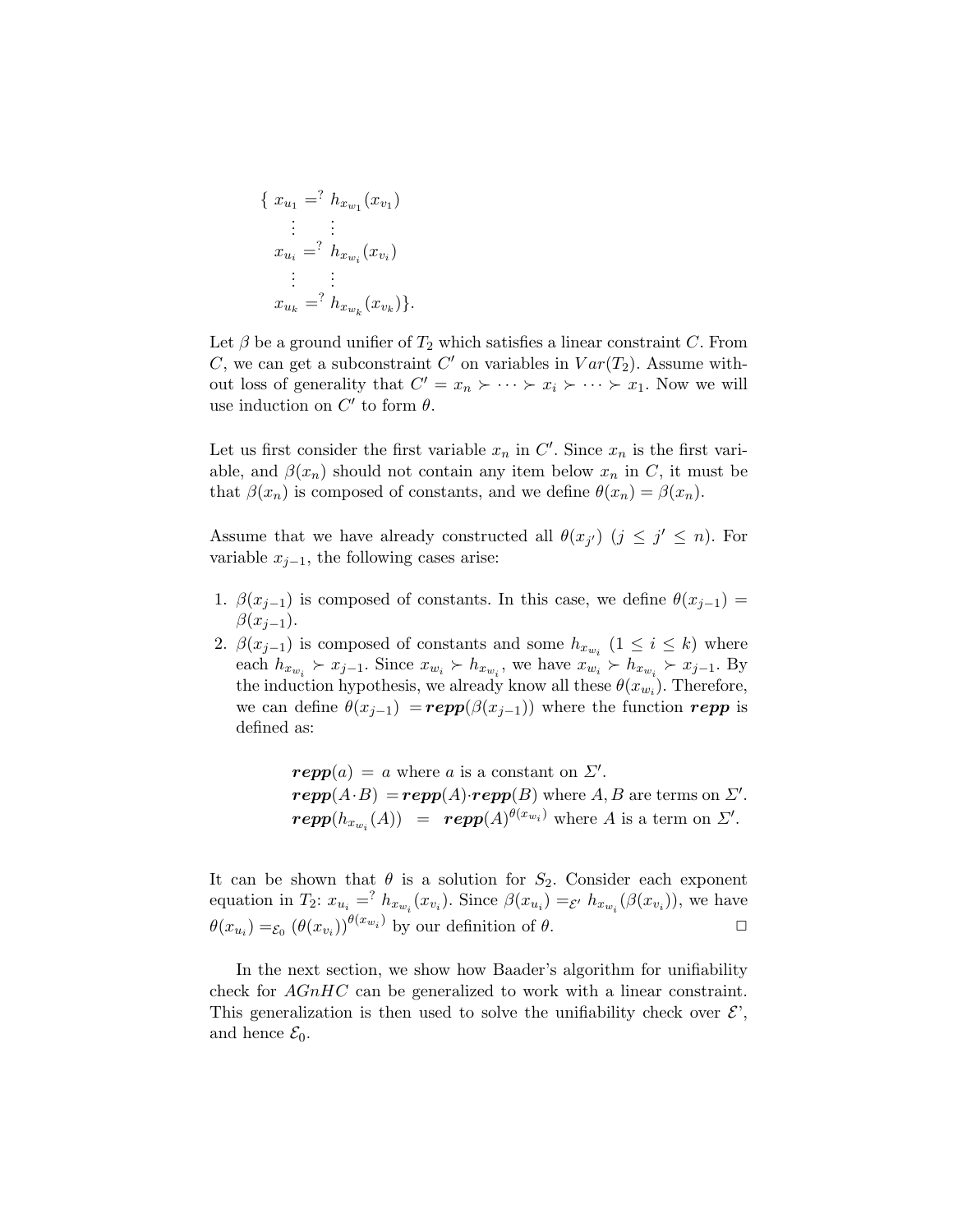#### 5 Unification over  $AGnHC$  with a Linear Constraint

In [2], Baader showed that the unifiers of a unification problem wrt  $AGnHC$ , where  $h_1, \ldots, h_k$  are the commuting homomorphisms, correspond to the solutions of (nonhomogeneous) linear equations over the polynomial ring  $Z[h_1, ..., h_k]$  with  $h_1, ..., h_k$  as indeterminates in the polynomial ring. Let  $NHE =$ 

$$
\{p_{11}X_1 + \dots + p_{1n}X_n = p_1, \n\vdots \qquad \qquad \vdots \n\} p_{m1}X_1 + \dots + p_{mn}X_n = p_m \}
$$

be a set of linear equations where  $p_{11}, \cdots, p_{1n}, \cdots, p_{m1}, \cdots, p_{mn}, p_1, \cdots, p_m$ are in  $Z[h_1, ..., h_k]$ .

Baader [2] gave an algorithm for solving such nonhomogeneous linear equations by first computing a *syzygy basis* for homogeneous linear equations over  $Z[h_1, ..., h_k]$  using an algorithm for computing a weak Gröbner basis of a polynomial ideal and then computing a particular solution.<sup>4</sup>

Let SB denote a syzygy basis

$$
\{(q_{11},\cdots,q_{1n}),\ldots,(q_{w1},\cdots,q_{wn})\}
$$

for the set  $HE$  of the homogeneous equations

$$
\{p_{11}X_1 + \dots + p_{1n}X_n = 0, \n\vdots \qquad \vdots \n\}.
$$
\n
$$
p_{m1}X_1 + \dots + p_{mn}X_n = 0\}.
$$

Let  $\pi = (q_1, \ldots, q_n)$  be a particular solution for the above set of nonhomogeneous equations obtained, for instance, using Baader's algorithm. From the particular solution, a most general unifier for the unification problem wrt  $AGnHC$  is computed (as stated above,  $AGnHC$  is unitary for unification without as well as with constants  $[16, 3]$ . The algorithm is nontrivial; we will not discuss the details here because of space limitations, but suggest the reader to refer to [2] for details.

Proposition 1.  $\pi' = (q_1')$  $\mathbf{q}'_1, \ldots, \mathbf{q}'_n$  is equivalent to  $\pi$  with respect to SB and hence, is also a particular solution iff there exist multipliers  $b_1, \cdots, b_w$ such that  $q_i - q'_i = b_1 q_{1i} + \cdots + b_w q_{wi}$  for each  $1 \leq i \leq n$ .

 $4$  See Baader [2] for a definition of a weak Gröbner basis as well as syzygy basis.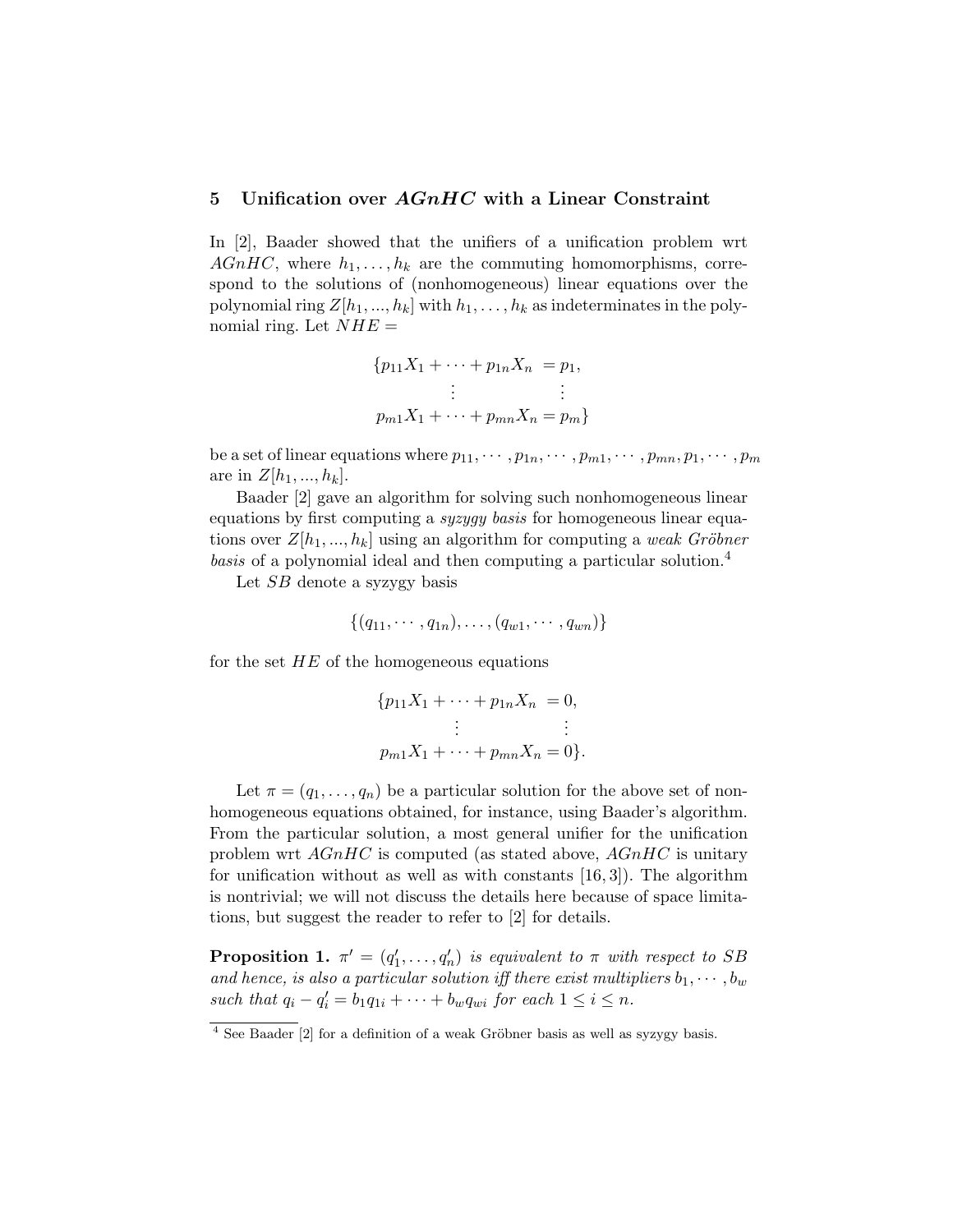Definition 7. A linear constraint C on an extended alphabet  $\Sigma' = \{Y_0, \ldots, Y_l, a_1, \ldots, a_l\}$ , which includes  $X_1, \ldots, X_n, h_1, \ldots, h_k$ , is written as:

$$
Y_l \succ_C a_l \succ_C \ldots \succ_C a_2 \succ_C Y_1 \succ_C a_1 \succ_C Y_0,
$$

where  $\{X_1, \ldots, X_n\} \subseteq \{Y_0, \ldots, Y_l\}$  and  $\{h_1, \ldots, h_k\} \subseteq \{a_1, \ldots, a_l\}.$ 

In the above, upper case symbols are used for variables, and lower case symbols are used for constants. Extra symbols are introduced for technical reasons so that between every two variables, there is a constant in the ordering.

**Definition 8.** A solution  $\beta$  for the above set of nonhomogeneous linear equations satisfies a linear constraint C if and only if for every  $Y \in$  ${Y_0, \ldots, Y_l}, \beta(Y)$  does not contain any of the symbols below Y in C. In other words, if  $Y \succ_C a_j$  then  $\beta(Y)$  does not contain any occurrence of  $a_j$ .

Note that among variables,  $Y_l$  is the most constrained, since it cannot contain any of  $a_1, \ldots, a_l$ . On the other hand, from the point of view of constants,  $a_1$  is the most constrained since it cannot appear in any variable other than  $Y_0$ .

#### 5.1 Solutions Satisfying a Linear Constraint

Our goal is to find, among all particular solutions of the above set  $NHE$  of nonhomogeneous equations, a solution that satisfies the linear constraint C. In order to search for a particular solution that is equivalent to  $\pi$  and also satisfies C, an admissible ordering  $\succ_t$  on terms (and polynomials) induced by  $C$  is defined in such a way that solutions satisfying  $C$  are minimal in this ordering.

Let  $\tau_1, \ldots, \tau_n$  be new indeterminates. Consider the following set  $MSB$ of polynomials in  $Z[h_1, \ldots, h_k, \tau_1, \ldots, \tau_n]$ , constructed from SB:

$$
\{q_{11}\tau_1 + \ldots + q_{1n}\tau_n, \ldots, q_{w1}\tau_1 + \ldots + q_{wn}\tau_n\}.
$$

In addition, we include in MSB, additional polynomials  $\{\tau_i\tau_j | 1 \leq i, j \leq j\}$  $n$  so that after simplification using these rules, every polynomial under consideration is *linear* in the  $\tau_i$ 's. Thus we only have to consider terms of the form  $h_1^{d_1} \dots h_k^{d_k} \tau_j$ , where  $d_1, \dots d_k$  are nonnegative integers. Below we define an admissible ordering  $\succ_t$  on such linear terms (in  $\tau_i$ 's) in  $Z[h_1,\ldots,h_k,\tau_1,\ldots,\tau_n]$  induced by C. This term ordering  $\succ_t$  is then extended to the simplified polynomials in  $Z[h_1, \ldots, h_k, \tau_1, \ldots, \tau_n]$  which are linear in the  $\tau_i$ 's, in the usual way [5, 10].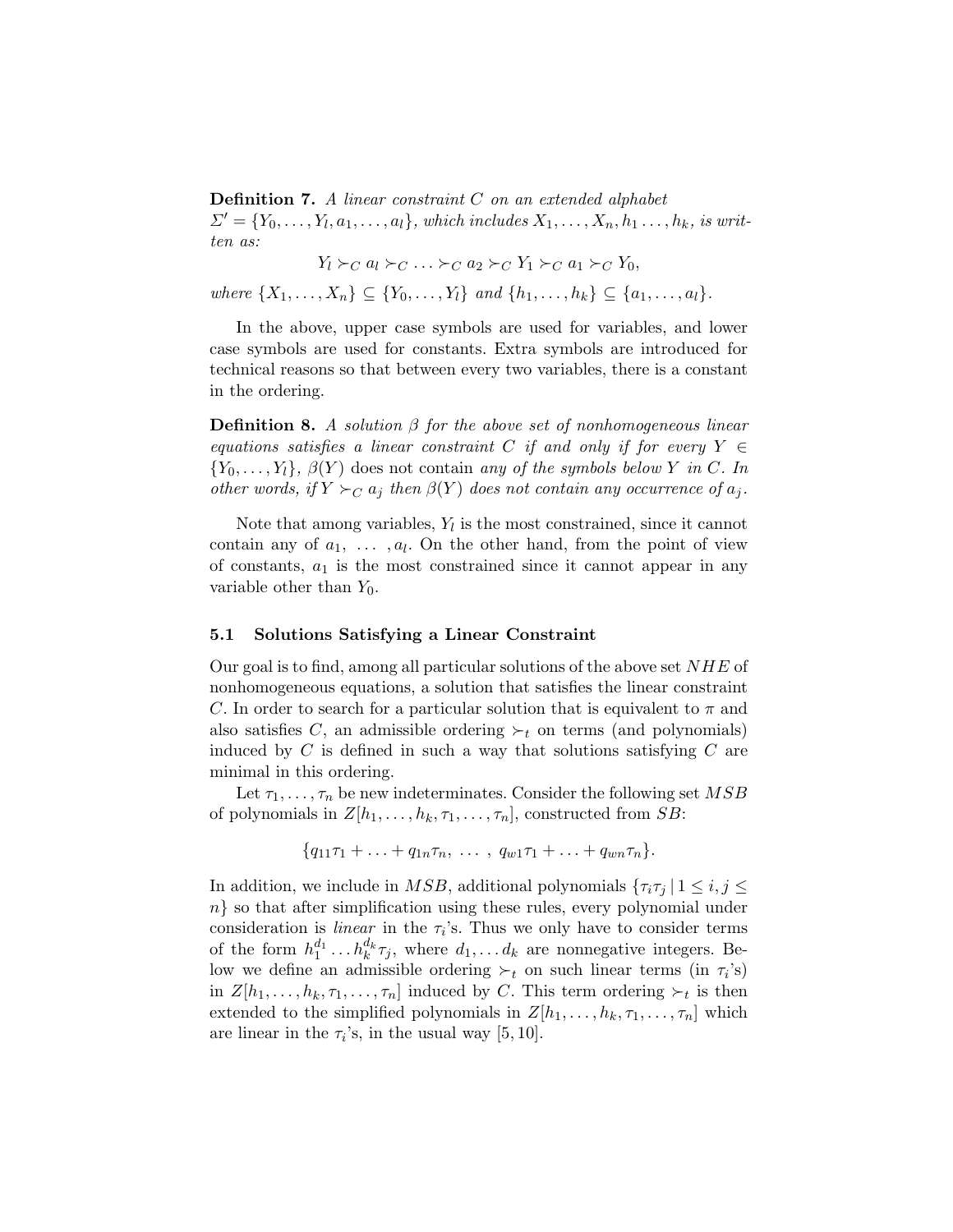The ordering  $\succ_t$  is used to to construct a *strong* Gröbner basis  $GMSB$ for the set MSB of polynomials [10]. The polynomial  $\pi_p = q_1 \tau_1 + \ldots + q_n \tau_n$ corresponding to the particular solution  $\pi$  is then normalized using the Gröbner basis  $GMSB$ . Since the equivalence relation induced by  $MSB$ preserves solutions of  $NHE$ , the canonical (normal) form of  $\pi_p$  wrt  $GMSB$ also corresponds to a particular solution. If this particular solution satisfies  $C$  (i.e., all terms are *good* in the sense defined below), then we get from the canonical form of  $\pi_p$ , a unifier for the unification problem wrt  $AGnHC$  satisfying C. If the canonical form of  $\pi_p$  does not satisfy C, then the unification problem wrt  $AGnHC$  does not have a solution satisfying C, since no polynomial in the equivalence class of  $\pi_p$  satisfies C (as every polynomial in the equivalence class of  $\pi_p$  is bigger than or equal to the normal form of  $\pi_p$  wrt  $\succ_t$  whereas a polynomial corresponding to a solution satisfying C must be smaller wrt  $\succ_t$ ).

In the following subsection, such an admissible ordering  $\succ_t$  induced by a linear constraint C is defined on terms in  $Z[h_1, \ldots, h_k, \tau_1, \ldots, \tau_n]$ which are linear in the  $\tau_i$ 's (i.e., whose degree in  $\{\tau_1, \ldots, \tau_n\}$  is 1).

#### 5.2 A New Way of Defining an Admissible Ordering on Terms

It is well-known that to construct a Gröbner basis of a polynomial ideal, a total admissible term ordering is needed. An admissible ordering must satisfy two properties:

- 1. For any term  $t \neq 1$ ,  $t \succ_t 1$ , and
- 2. for any terms  $s, t, u$ , if  $s \succ_t t$ , then  $u \ s \succ_t u \ t$ .

Two commonly used admissible orderings in the Gröbner basis literature are the total degree ordering and the pure lexicographic ordering induced by a total ordering on indeterminates. Below we define an admissible ordering in a radically different way.

Consider any two terms  $s, t$  in  $Z[h_1, \ldots, h_k, \tau_1, \ldots, \tau_n]$  which are linear in  $\{\tau_1, \ldots, \tau_n\}$ . Define  $s \succ_t t$  iff  $nf(s) >' nf(t)$ , where the function  $nf$ stands for the normal form with respect to the reduction rules defined below in order to capture the linear constraint  $C$ . After defining  $nf$  and  $>$ ', we show that  $\succ_t$  is admissible.

The term  $nf(s)$  of a term s is over the extended alphabet  $\Sigma_1$  =  ${a_1, ..., a_l, v_1, ..., v_l, a'_1, ..., a'_l, t_0, t_1, ..., t_l},$  where  $a'_i$  $i$  is a copy of  $a_i$  distinguishing it from  $a_i$ ,  $v_j$ 's are introduced to represent badness in a term (there is one for every  $a_j$ ), and  $t_j$ 's are introduced to stand for  $Y_j$ 's. Recall that  $\{h_1, \ldots, h_k\} \subseteq \{a_1, \ldots, a_l\}$  and  $\{X_1, \ldots, X_n\} \subseteq \{Y_0, \ldots, Y_l\}$ ; thus,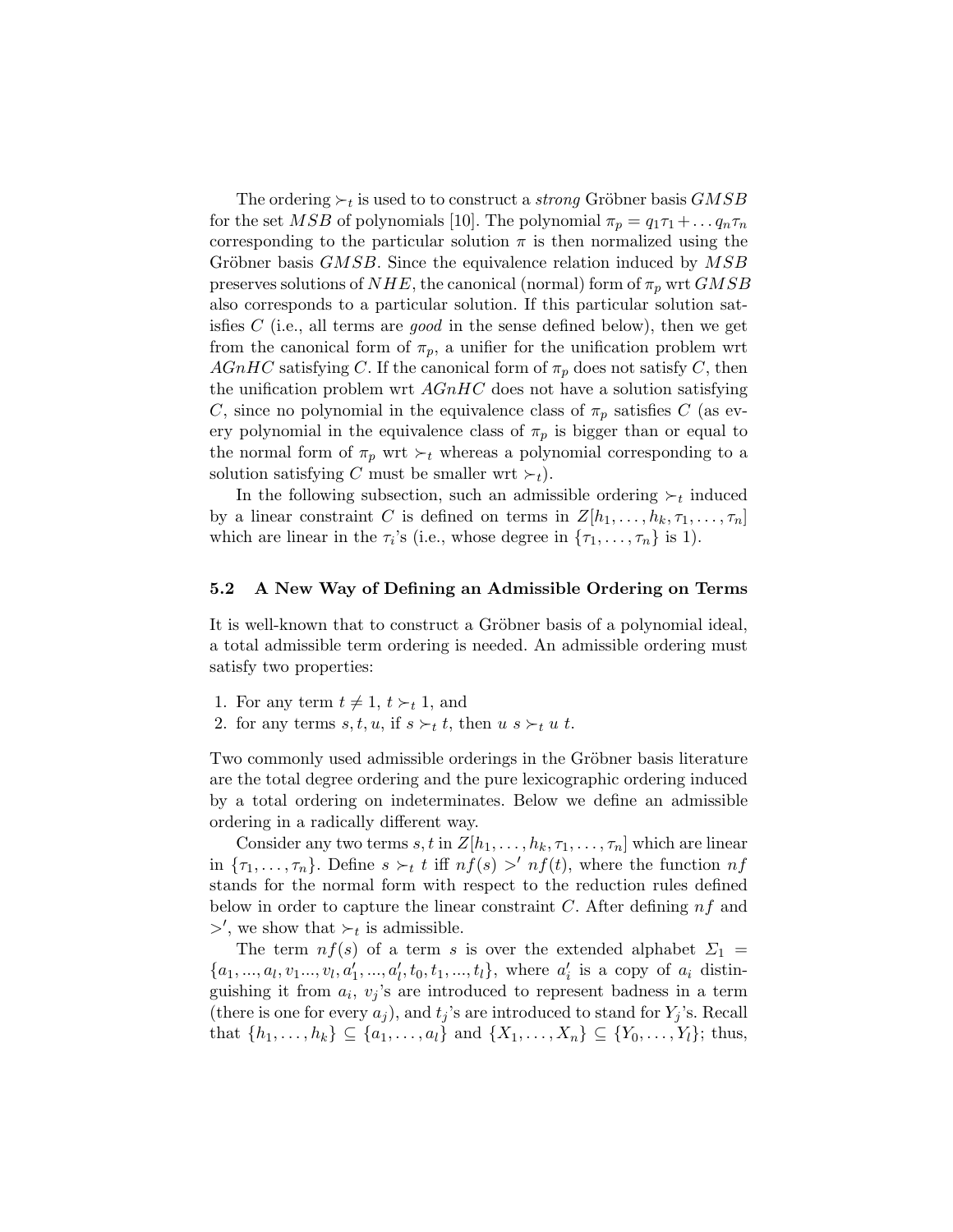corresponding to every  $X_i$ , there is a  $Y_j = X_i$ ; similarly, corresponding to each  $\tau_i$ , there is a  $t_j = \tau_i$ , i.e.,  $\{\tau_1, \ldots, \tau_n\} \subseteq \{t_0, \ldots, t_l\}.$ 

Below, *legal* term, good term, and *bad* term are defined on  $\Sigma_1$  based on whether the term satisfies the linear constraint C.

**Definition 9.** A term  $s = a_1^{d_1} a_2^{d_2} ... a_l^{d_l} \tau_i$  is called a legal term (only such terms appear in the polynomials in the basis MSB and in the computation of a Gröbner basis from MSB because of rules  $\tau_i \tau_j \to 0$ ).

A legal term  $s = a_1^{d_1} a_2^{d_2} ... a_l^{d_l} \tau_i$  is called a good term if for each  $1 \leq j \leq$ l,  $a_j \succ_C X_i$  in C, i.e., s satisfies the linear constraint C with respect to  $X_i$ .

A legal term  $s = a_1^{d_1} a_2^{d_2} ... a_l^{d_l} \tau_i$  is called a bad term if there exists a  $1 \leq j \leq l$  such that it is not the case that  $a_j \succ_C X_i$  in C, i.e., s does not satisfy the linear constraint C with respect to  $X_i$ . (A legal term that is not good, is bad.)

To capture the restrictions imposed by the linear constraint  $C$  on terms, we define the reduction rules on legal terms as:

$$
a_i t_j \to a_i' t_j \quad \text{if } a_i \succ_C Y_j.
$$
  

$$
a_i t_j \to a_i' v_i t_j \text{ if } a_i \not\succ_C Y_j.
$$

So the normal form of a legal term  $a_1^{d_1} a_2^{d_2} ... a_l^{d_l} \tau_i$  with respect to the above rules is either

(i)  $(a_1')^{d_1}(a_2')^{d_2}...(a_l')^{d_l}\tau_i$ , or (ii)  $(a_1')^{d_1} (a_2')^{d_2} ... (a_l')^{d_l} v_{j_1}^{d_{j_1}} ... v_{j_u}^{d_{j_u}} ... v_{j_k}^{d_{j_k}} \tau_i,$ 

where for each  $1 \le u \le k$ , it is not the case that  $a_{j_u} \succ_C Y_i$ .

Let  $nf(t)$  denote the normal form of a term t by the above rules.

To compare the normal forms of  $s$  and  $t$  using the above reduction rules, we define the following lexicographic ordering  $>$ ' on symbols in  $\Sigma_1$ :

$$
a_1 >' \ldots >' a_l >' v_1 >' \ldots >' v_l >' t_l >' \ldots >' t_1 >' t_0 >' a'_1 >' \ldots >' a'_l
$$

This ordering is extended in a natural way to terms over  $\Sigma_1$ .

By the above reduction rules, the normal form of a bad term is greater than the normal form of a good term because only the normal form of a bad term has some  $v_j$ 's which are greater than all  $a'_i$  $i$ 's and  $t_i$ 's.

Below, we sketch a proof that the ordering  $\succ_t$  on legal terms in  $Z[h_1, \cdots, h_l, t_1, \ldots, t_n]$ , defined as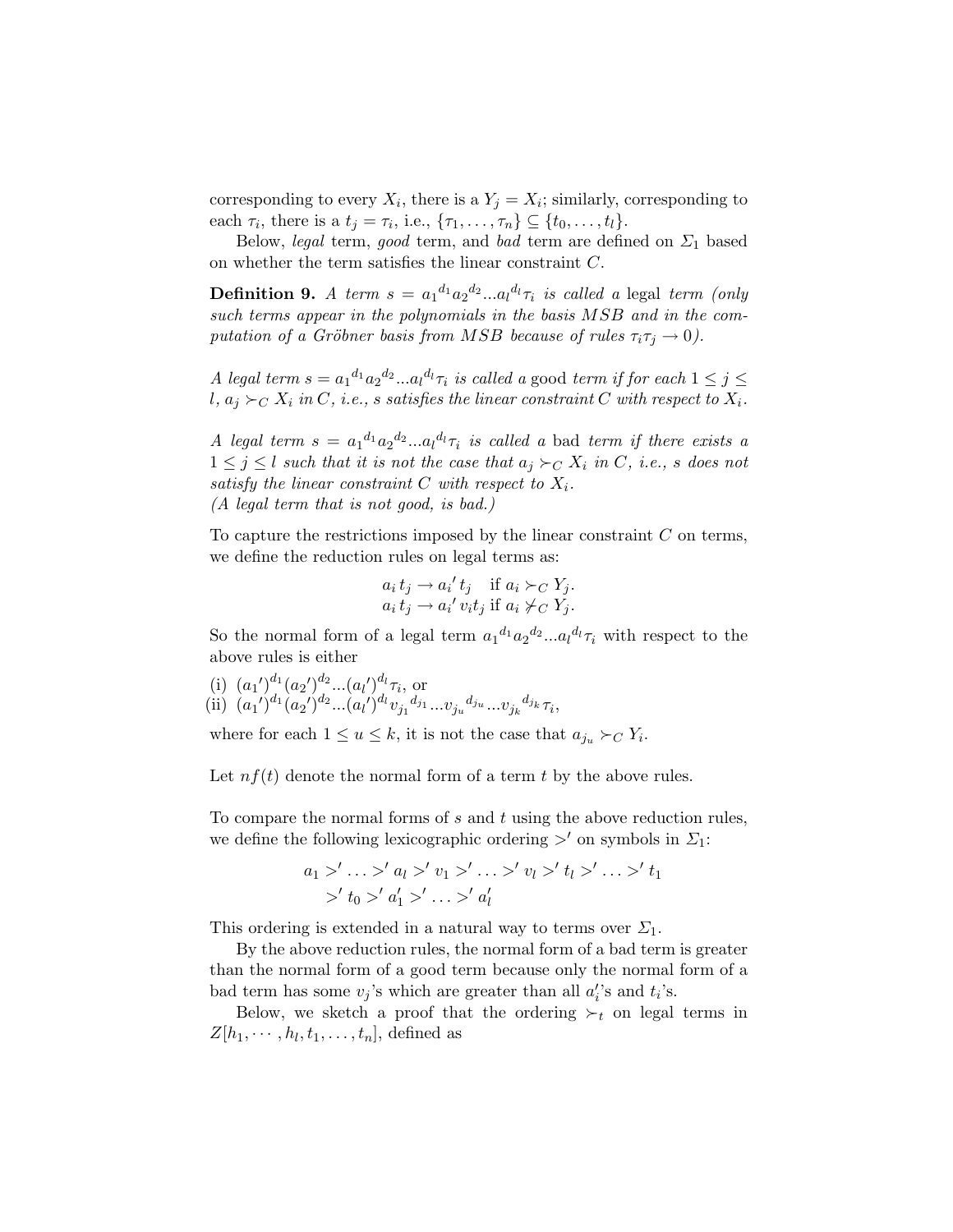$$
s \succ_t t \text{ iff } nf(s) >' nf(t)
$$

is admissible.

For any  $s \neq 1$ , it is easy to see that  $s \succ_t 1$ .

The following lemma ensures that if  $s \succ_t t$ , then for any  $u, u s \succ_t u t$ , by proving that  $nf(s) > nf(t)$  iff  $nf(us) > nf(ut)$ .

**Lemma 5.** Let  $\Sigma_1$ ,  $>^{\prime}$ , and  $nf$  be as defined above. Then  $nf(s) >^{\prime} nf(t)$ iff  $nf(us) >' nf(ut)$  for all legal terms s, t, us and ut.

To keep the main body of the report self-contained, a proof sketch of the lemma is given below. For the complete proof, the reader may consult the appendix.

**Proof-sketch:** (i) If  $nf(s) > nf(t)$  then  $nf(us) > nf(ut)$ : To prove this, it is enough to prove that for any symbol  $a_p$  in  $\Sigma_1$ ,  $nf(a_p, s) >0$  $nf(a_p t)$  if  $nf(s) >' nf(t)$ .

The key idea is this: since  $nf(s) >' nf(t)$ , multiplying by  $a_p$  on both sides could contribute either  $a'_{p}$  or  $a'_{p}$  $'_{p}$   $v_{p}$  to the normal forms. The only hard case is when  $nf(s)$  contains  $t_i$  and  $nf(t)$  contains  $t_j$  such that  $Y_i \succ_C Y_i$  (i.e.,  $Y_j$  is 'more constrained' than  $Y_i$ ) and in addition,  $a_p \succ_C Y_i$ and  $a_p \nless c Y_j$ . Multiplying both sides by  $a_p$  will contribute  $a'_p$  $_p^\prime$  to  $nf(a_p|s)$ and  $a'_i$  $p'_p$   $v_p$  to  $nf(a_p t)$ . But since  $nf(s) > nf(t)$  there must be some  $a_q$  in s such that  $a_q \nsucc_C Y_i$  and the power of  $a_q$  in s is larger than the power of  $a_q$  in t. Thus  $nf(s)$  includes  $v_q$  whose power in s is larger than its power in  $nf(t)$ . But since  $a_p \succ_C Y_i$ ,  $v_q > v_p$ . Thus  $nf(a_p s) > nf(a_p t)$  (since the presence of  $v_q$  will "lexicographically nullify" the effect of including  $v_p$ ).

(ii) If  $nf(u s) > n f(u t)$ , then  $nf(s) > nf(t)$ : This part is easier and similar. (Observe that  $>$ ' is a total ordering on terms.)  $\Box$ 

#### 6 Conclusion

We have presented a unification algorithm for analyzing cryptographic protocols using modular exponentiation and multiplication. This algorithm along with a related algorithm in [14] addresses theories, similar to theories arising in many cryptographic protocols including the RSA cryptosystem [18], one of the most popular public-key cryptosystems.

While the check for unifiability over the theory discussed in [14] is NPcomplete, the check for unifiability for the theory discussed in this paper is likely to be worse; it can be easily shown to be EXPSPACE-hard. Unification algorithms for these theories are exponential in complexity (the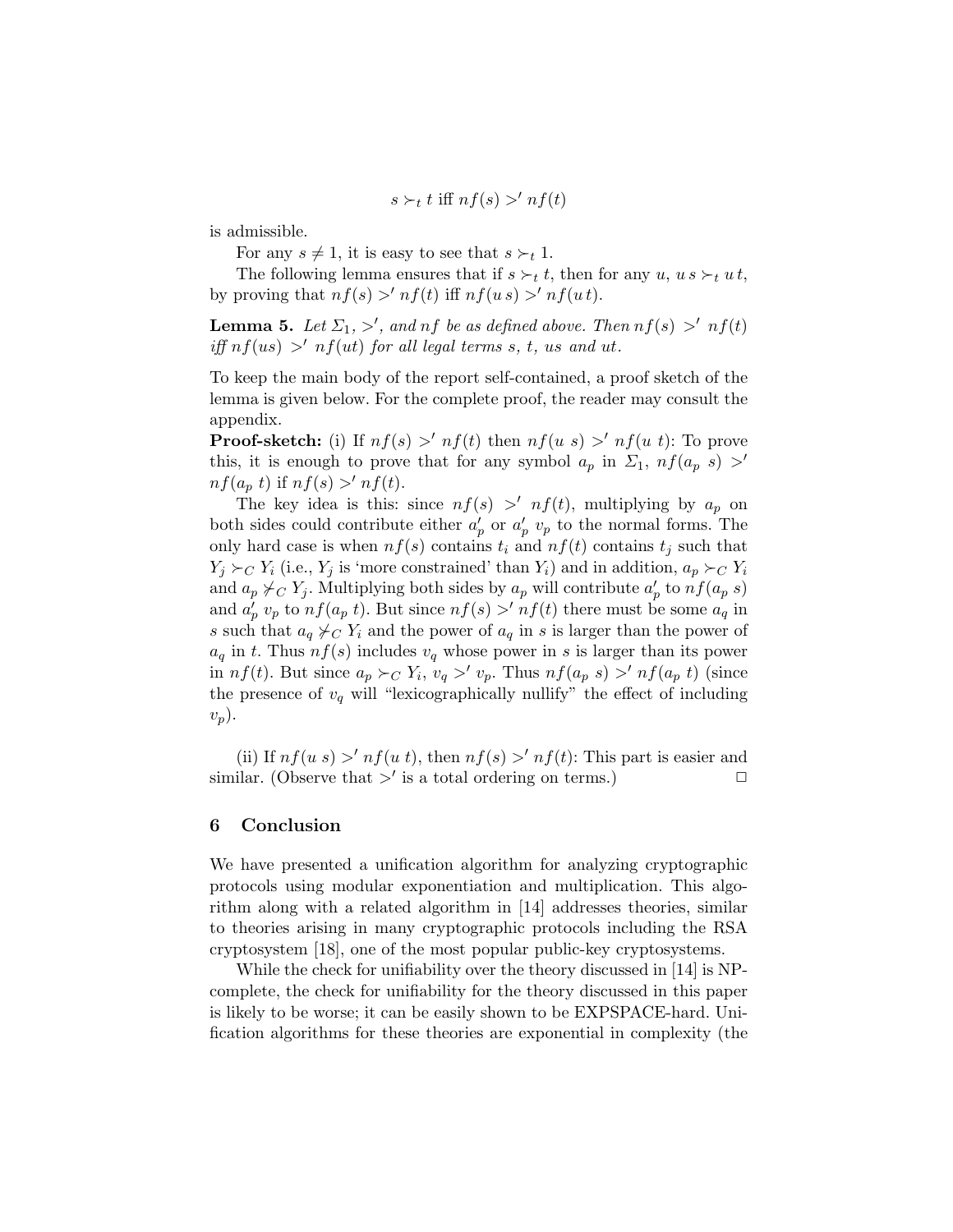algorithm in this paper is double-exponential given that the Gröbner basis algorithm used for solving syzygies is doubly-exponential). An interesting challenge is thus to identify special cases arising in cryptographic protocol analysis for which these unification algorithms are more efficient. As observed in [14], Pereira and Quisquater's algorithm [17] for analyzing the cliques protocol is not precisely a unification algorithm but it appears to be closely related, and it is possible that their approach could be applied to developing an efficient unification algorithm. Pereira and Quisquater were able to discover several security problems by solving a set of linear equations.

Also, it still remains to be seen in practice whether the integration of these unification algorithms into a software tool such as NRL Protocol Analyzer works more effectively than an approach based on narrowing implemented in it. (In the presence of associativity and commutativity (AC) properties of certain operations, it is unclear how simple narrowing is helpful unless an AC-unification algorithm is integrated into narrowing.)

As observed in [14], it will be necessary not only to develop algorithms for particular theories relevant to cryptographic protocol analysis, but to be able to combine them at will. Most protocols make use of several different forms of encryption, depending on the needs of the application.

#### References

- 1. F. Baader and K.U. Schultz. Unification in the Union of Disjoint Equational Theories: Combining Decision Procedures. Proc. 11th Conference on Automated Deduction (CADE-11), Saratoga Springs, NY, Springer LNAI 607, 1992, 50–65.
- 2. F. Baader. Unification in Commutative Theories, Hilbert's Basis Theorem, and Gröbner Bases. J. ACM, 40 (3), 1993, 477-503.
- 3. F. Baader and W. Nutt. Adding Homomorphisms to Commutative/Monoidal Theories, or: How Algebra Can Help in Equational Unification. Proc. 4th International Conference on Rewriting Techniques and Applications, RTA 91, Springer LNCS 488, 1991, 124–135.
- 4. F. Baader and W. Snyder. Unification Theory. In: J.A. Robinson and A. Voronkov, editors, Handbook of Automated Reasoning. Elsevier Science Publishers, 2001.
- 5. B. Buchberger. Gröbner Bases: An Algorithmic Method in Polynomial Ideal Theory. In Multidimensional Systems Theory (N.K. Bose, ed.), Reichel, Dordrecht, 1985, 184–229.
- 6. D. Chaum. Security without Identification: Transaction Systems to Make Big Brother Obsolete. CACM 28 (10), 1985, 1030–1044.
- 7. J. Clark and J. Jacob. A Survey of Authentication Protocol Literature: Version 1.0. Unpublished Technical Report, Department of Computer Science, University of York, UK, Nov. 1997. Available at the URL: www-users.cs.york.ac.uk/~jac/papers/drareviewps.ps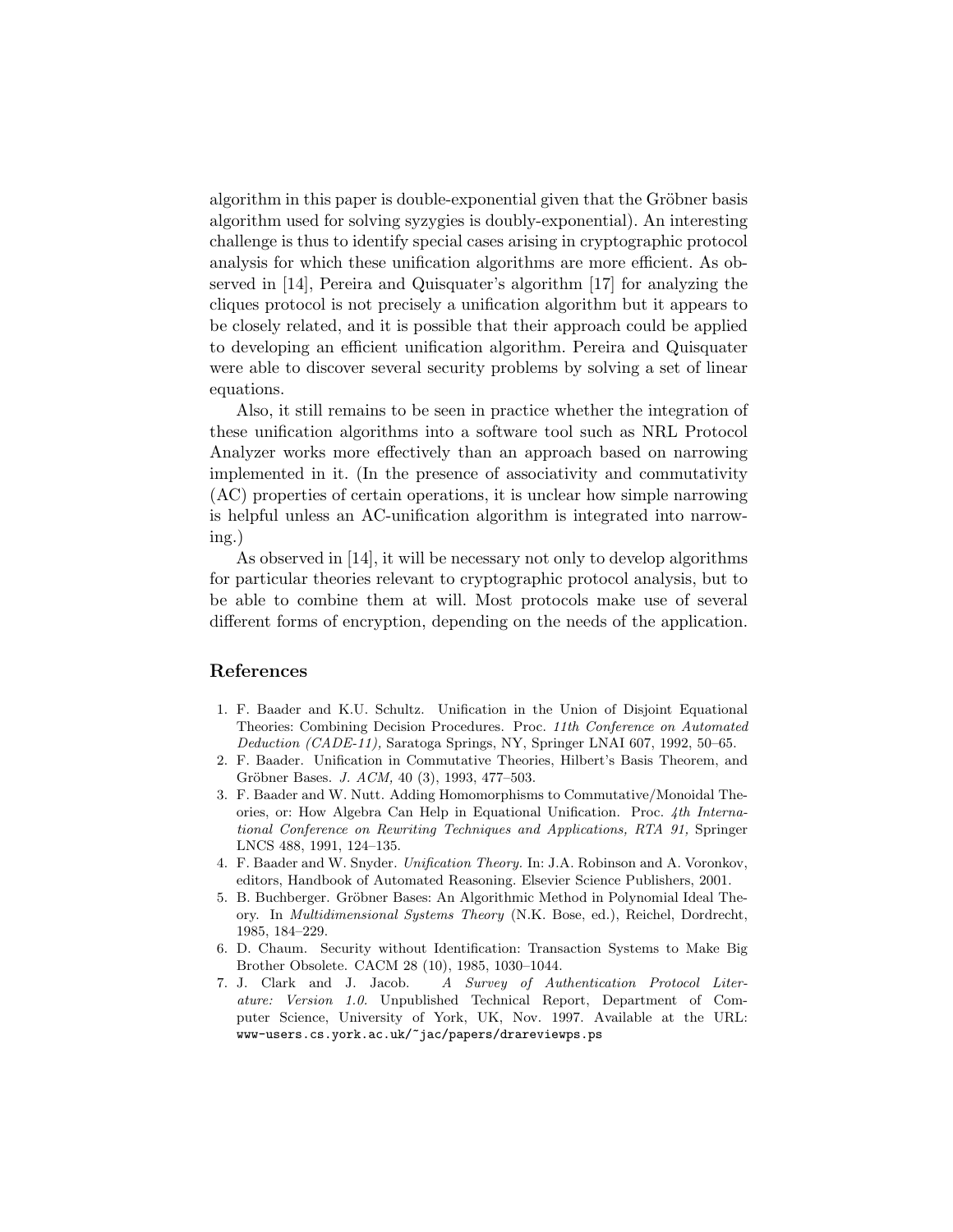- 8. M. Davis. Computability and Unsolvability. Dover Publications, 1982.
- 9. J.-M. Hullot. Canonical forms and unification. In Proc. of the 5th conference on Automated Deduction (CADE-5), Lecture Notes in Computer Science 87, 318–334.
- 10. A. Kandri-Rody and D. Kapur. Computing the Gröbner Basis of a Polynomial Ideal over Integers. Proc. Third MACSYMA Users' Conference, Schenectady, NY, July 1984, 436–451.
- 11. D. Kapur and G. Sivakumar. A Total, Ground Path Ordering for Proving Termination of AC-Rewrite Systems. Proc. Rewriting Techniques and Applications, 8th International Conference, RTA-97, Sitges, Spain (ed. Comon, H.), Springer LNCS 1231, June 1997, 142-156.
- 12. C. Meadows. Formal Verification of Cryptographic Protocols: A Survey. Proc. AsiaCrypt 96, 1996.
- 13. C. Meadows. The NRL Protocol Analyzer: An Overview. J. Logic Programming, 26(2), 1996, 113–131.
- 14. C. Meadows and P. Narendran. A Unification Algorithm for the Group Diffie-Hellman Protocol. Presented at the Workshop on Issues in the Theory of Security (WITS 2002), Portland, Oregon, Jan 2002.
- 15. P. Narendran, F. Pfenning, and R. Statman. On the Unification Problem for Cartesian Closed Categories. Journal of Symbolic Logic, 62 (2), June 97, 636–647.
- 16. W. Nutt. Unification in Monoidal Theories. Proc. 10th International Conference on Automated Deduction (CADE-10), Kaiserslautern, West Germany, Springer LNCS 449, July 1990.
- 17. O. Pereira and J.-J. Quisquater. A Security Analysis of the Cliques Protocols Suites. Proc. 14th IEEE Computer Security Foundations Workshop, June 2001, 73–81.
- 18. R.L. Rivest, A. Shamir, and L. Adleman. A Method for Obtaining Digital Signatures and Public Key Cryptosystems. CACM, 21 (2), 1978, 120–126.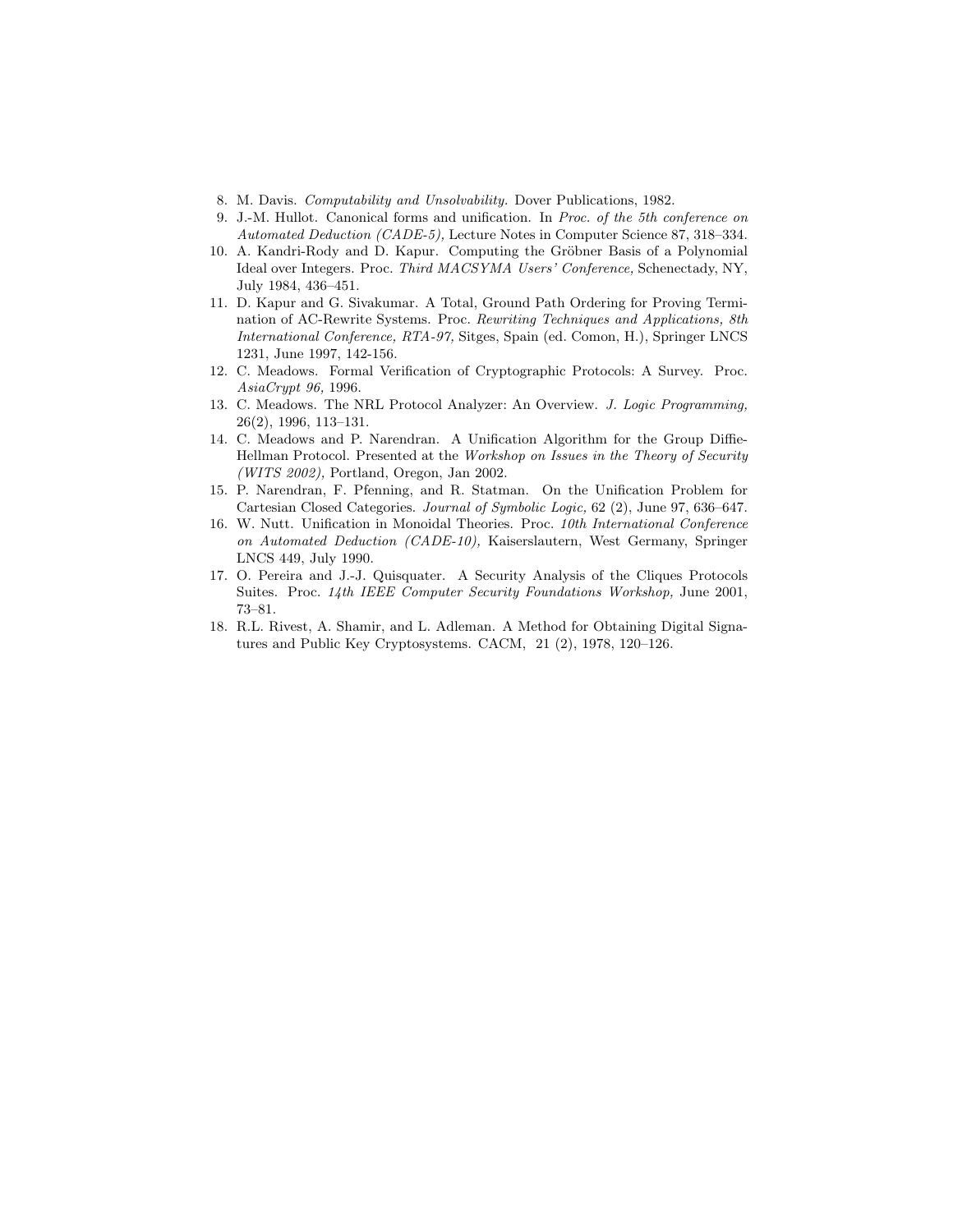#### Appendix

Lemma 5: Let the alphabet order on

$$
\Sigma = \{a_1, \ldots, a_l, v_1, \ldots, v_l, a'_1, \ldots, a'_l, t_1, \ldots, t_l\}
$$

be  $a_1 > \ldots > a_l > v_1 > v_2 > \ldots > v_l > t_l > \ldots > t_1 > a'_1 > \ldots > a'_l$ . Let  $\succ$  be the pure lexicographic order on terms over  $\Sigma$ . Then  $nf(s) \succ nf(t)$ iff  $nf(ms) \succ nf(mt)$  for all legal terms s, t, ms and mt on  $\Sigma$ .

**Proof:** We first prove that if  $nf(s) > nf(t)$  then  $nf(ms) > nf(mt)$  To prove this, it is enough to prove that for any legal term s, t, character  $a_p$ on  $\Sigma$ ,  $nf(a_p s) \succ nf(a_p t)$  if  $nf(s) \succ nf(t)$ .

Without loss of generality, we assume that  $s$  and  $t$  are in the format of  $a_{i_1}...a_{i_r}...a_{i_k}t_x$   $(1 \leq x \leq n, i_r < i_{r+1} (1 \leq r < k)).$  Also we assume the normal forms of s and t are in the format of  $a'_i$  $a'_i...a'_i...a'_k$ tx or  $a_i'$  $i_1'...a'_{i_r}...a'_{i_k}v_{z_1}...v_{z_r}...v_{z_q}t_x$   $(1 \leq x \leq n, i_r \leq i_{r+1}, z_r \leq z_{r+1}$   $(1 \leq r \leq k)).$ Now we want to prove that  $nf(a_ps) \succ nf(a_pt)$  if  $nf(s) \succ nf(t)$ . Since it is impossible that the normal form of a good term is pure lexicographically greater than the normal form of a bad term, we only need to consider the following three possibilities for  $s$  and  $t$ :

1. Both s and t are good terms. Since  $nf(s) > nf(t)$ , we will get the following reductions:

$$
\begin{array}{ccc}&&s&t\\&\parallel&\parallel\\a_{i_1}...a_{i_k}t_x&a_{j_1}...a_{j_l}t_y\\&\downarrow&\downarrow\\a_{i_1}'...a_{i_k}'t_x\succ a_{j_1}'...a_{j_l}'t_y\\ \end{array}
$$

Since  $a_i'$  $a'_{i_1}...a'_{i_k}t_x \succ a'_{j_k}$  $y'_1...a'_jt_y$ , it must be that  $x \geq y$ . After adding  $a_p$  to s and t, we would have the following three cases: (Note: since  $x \geq y$ , so it is not possible that  $p > x$  and  $p \leq y$ . In other words, the case of  $a_p s$  being a good term but  $a_p t$  being a bad them is impossible).

(a)  $p > x$  and  $p > y$ , so both  $a_p s$  and  $a_p t$  are still good terms. The reductions would be: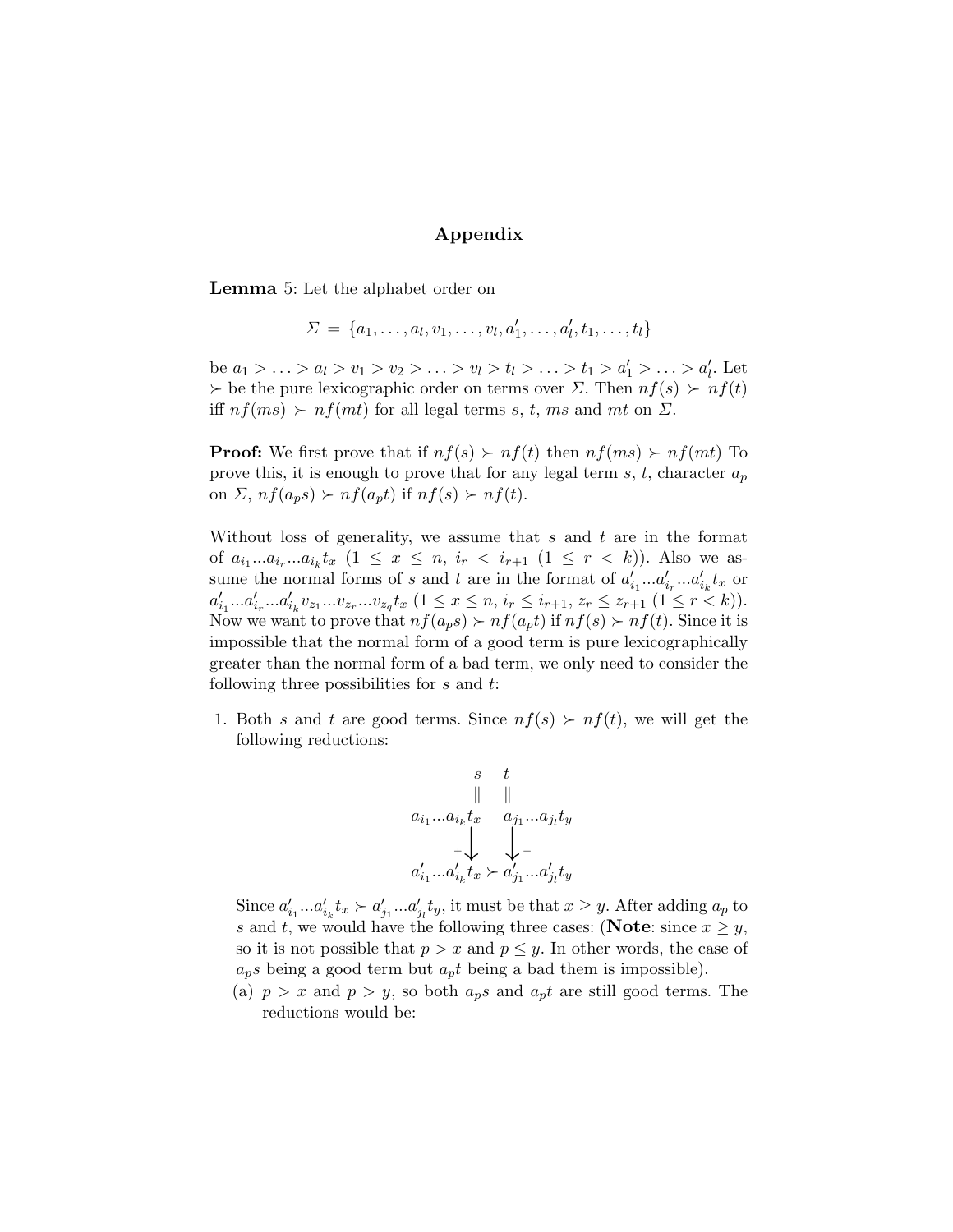$$
a_p s \n\begin{array}{c}\n a_p t \\
\parallel \quad \parallel \\
 a_p a_{i_1} \dots a_{i_k} t_x \n\begin{array}{c}\n a_p a_{j_1} \dots a_{j_l} t_y \\
+ \downarrow \\
 a'_p a'_{i_1} \dots a'_{i_k} t_x \n\end{array}\n\end{array}
$$
\nClearly  $nf(a_p s) \succ nf(a_p t)$ .

(b)  $p \leq x$  and  $p > y$ , so  $a_p s$  is a bad term but  $a_p t$  is a good term, the reductions would be:

$$
a_p s \n\begin{array}{c}\n a_p t \\
\parallel \quad \parallel \\
 a_p a_{i_1} \dots a_{i_k} t_x \n\begin{array}{c}\n a_p a_{j_1} \dots a_{j_l} t_y \\
+ \downarrow \quad \downarrow \\
 a'_p a'_{i_1} \dots a'_{i_k} v_p t_x \succ a'_p a'_{j_1} \dots a'_{j_l} t_y\n\end{array}\n\end{array}
$$
\n
$$
nf(a_p s) \succ n f(a_p t).
$$

(c)  $p \leq x$  and  $p \leq y$ , so both  $a_p s$  and  $a_p t$  are bad terms. The reductions would be:

$$
a_p s \n\begin{array}{c}\n a_p t \\
\parallel \quad \parallel \\
 a_p a_{i_1} \dots a_{i_k} t_x \n\begin{array}{c}\n a_p a_{j_1} \dots a_{j_l} t_y \\
 \downarrow \\
 \downarrow \\
 \downarrow \\
 \downarrow \\
 n f(a_p s) \succ n f(a_p t).\n\end{array}
$$

2. s is a bad term and t is a good term. In this case, since  $nf(s) \succ nf(t)$ the reductions would be:

$$
s \t\t\t t
$$
\n
$$
\begin{array}{ccc}\n & s \t\t\t t \\
 & \parallel & \parallel \\
a_{i_1}...a_{i_k}t_x & a_{j_1}...a_{j_l}t_y \\
 & \downarrow & \downarrow \\
a'_{i_1}...a'_{i_k}v_{z_1}...v_{z_r}...v_{z_q}t_x \succ a'_{j_1}...a'_{j_l}t_y\n\end{array}
$$

(for each  $r$  ( $1 \le r \le q$ ), there exists a  $u$  ( $1 \le u \le k$ ) so that  $i_u \le x$ and  $z_r = i_u$ .)

After adding  $a_p$  to s and t, we will have the following cases: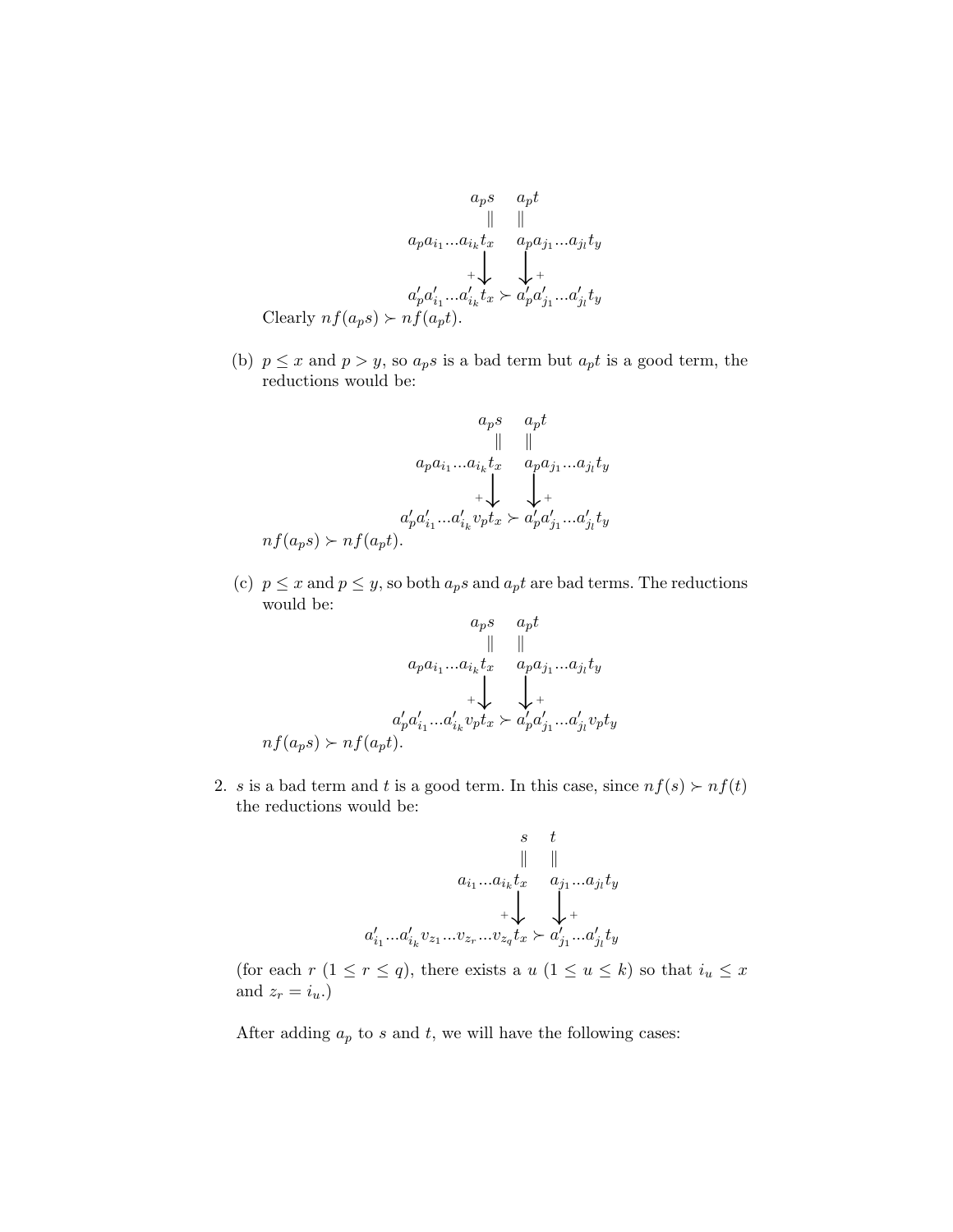- (a)  $p > y$ . So  $a_p t$  is still a good term, and we will have the following possibilities:
	- i.  $p > x$ . The reductions would be:

aps apt k k apai<sup>1</sup> ...ai<sup>k</sup> t<sup>x</sup> apaj<sup>1</sup> ...aj<sup>l</sup> ty <sup>+</sup>↓ ↓<sup>+</sup> a 0 pa 0 i1 ...a<sup>0</sup> ik vz<sup>1</sup> ...vz<sup>r</sup> ...vz<sup>q</sup> t<sup>x</sup> a 0 pa 0 j1 ...a<sup>0</sup> jl ty (for each r (1 ≤ r ≤ q), there exists a u (1 ≤ u ≤ k) so that i<sup>u</sup> ≤ x and z<sup>r</sup> = iu.)

$$
nf(a_p s) \succ nf(a_p t).
$$

- ii.  $p \leq x$ . The reductions would be:
	- $a_p s$   $a_p t$  $\mathbb{I}$   $\mathbb{I}$  $a_pa_{i_1}...a_{i_k}t_x \quad a_pa_{j_1}...a_{j_l}t_y$ <br>+  $a'_pa'_i$  $x'_{i_1}...a'_{i_k}v_{z_1}...v_{z_r}...v_{z_q}v_pt_x \succ a'_pa'_p$  $j_1...a'_{j_l}t_y$ (for each  $r(1 \leq r \leq q)$ , there exists a  $u(1 \leq u \leq k)$  so that  $i_u \leq m$  and  $z_r = i_u$ .)

Thus  $nf(a_p s) \succ nf(a_p t)$ .

(b)  $p \leq y$ . So  $a_p t$  is a bad term, and we have the following possibilities:

i.  $p > x$ , so  $a_p t_x$  is a good term. The reductions would be:

aps apt k k apai<sup>1</sup> ...ai<sup>k</sup> t<sup>x</sup> apaj<sup>1</sup> ...aj<sup>l</sup> ty <sup>+</sup>↓ ↓<sup>+</sup> a 0 pa 0 i1 ...a<sup>0</sup> ik vz<sup>1</sup> ...vz<sup>r</sup> ...vz<sup>q</sup> t<sup>x</sup> a 0 pa 0 j1 ...a<sup>0</sup> jl vpt<sup>y</sup> (for each r (1 ≤ r ≤ q), there exists a u (1 ≤ u ≤ k) so that i<sup>u</sup> ≤ x and z<sup>r</sup> = iu.)

The reason  $a'_p a'_i$  $a'_{i_1}...a'_{i_k}v_{z_1}...v_{z_r}...v_{z_q}t_x \succ a'_pa'_j$  $y'_1...a'_jv_p t_y$  is that since  $p > x$  and for each  $r$   $(1 \leq r \leq q)$ ,  $z_r \leq x$ , so  $z_r < p$ ,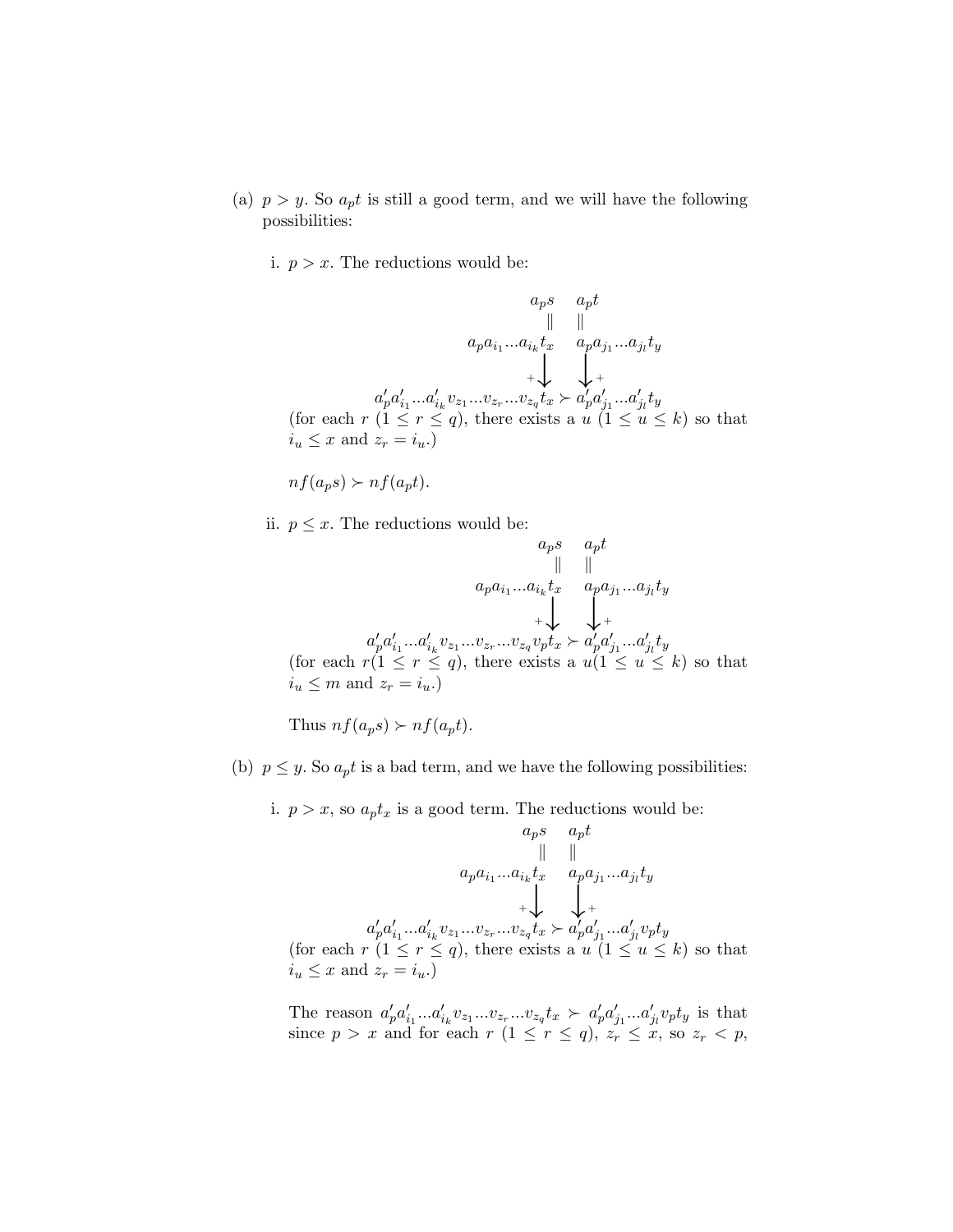resulting  $v_{z_r} > v_p$  according to our alphabet order on  $\Sigma$ . So  $nf(a_p s) \succ nf(a_p t).$ 

 $a_p s$   $a_p t$ 

ii.  $p \leq x$ , the reductions would be:

 $\mathbb{R}$   $\mathbb{R}$  $a_{p}a_{i_{1}}...a_{i_{k}}t_{x} \rightharpoonup a_{p}a_{j_{1}}...a_{j_{l}}t_{y} \rightharpoonup \rightharpoonup \rightharpoonup \rightharpoonup \rightharpoonup \rightharpoonup \rightharpoonup \rightharpoonup \rightharpoonup \rightharpoonup \rightharpoonup \rightharpoonup \rightharpoonup \rightharpoonup \rightharpoonup \rightharpoonup \rightharpoonup \rightharpoonup \rightharpoonup \rightharpoonup \rightharpoonup \rightharpoonup \rightharpoonup \rightharpoonup \rightharpoonup \rightharpoonup \rightharpoonup \rightharpoonup \righthar$  $a'_pa'_i$  $\sum'_{i_1}...a'_{i_k}v_{z_1}...v_{z_r}...v_{z_q}v_{p}t_x \succ a'_{p}a'_{p}$  $'_{j_1}...a'_{j_l}v_p t_y$ (for each  $r (1 \leq r \leq q)$ , there exists a  $u (1 \leq u \leq k)$  so that  $i_u \leq m$  and  $z_r = i_u$ .

Thus  $nf(a_p s) \succ nf(a_p t)$ .

3. Both s and t are bad terms. Since  $nf(s) \succ nf(t)$ , the reductions would be:

$$
\begin{array}{ccc} & s & t & \\ \parallel & \parallel & \\ a_{i_1}...a_{i_k}t_x & a_{j_1}...a_{j_l}t_y \\ & & \downarrow & \\ a_{i_1}'...a_{i_k}'v_{z_1}...v_{z_r}...v_{z_q}t_x \succ a_{j_1}'...a_{j_l}'v_{w_1}...v_{w_r}...v_{w_g}t_y \end{array}
$$

(for each  $r$   $(1 \le r \le q)$ , there exists a  $u$   $(1 \le u \le k)$  so that  $i_u \le x$ and  $z_r = i_u$ ,  $j_u \leq y$  and  $j_u = w_r$ .)

After adding  $a_p$  to s and t, we have the following sub-cases: (a)  $p > x$  and  $p > y$ . The reductions would be:

$$
a_p s \quad a_p t
$$
\n
$$
\parallel \quad \parallel
$$
\n
$$
a_p a_{i_1} \dots a_{i_k} t_x \quad a_p a_{j_1} \dots a_{j_l} t_y
$$
\n
$$
a'_p a'_{i_1} \dots a'_{i_k} v_{z_1} \dots v_{z_r} \dots v_{z_q} t_x \succ a'_p a'_{j_1} \dots a'_{j_l} v_{w_1} \dots v_{w_r} \dots v_{w_g} t_y
$$
\n(for each  $r$  ( $1 \le r \le q$ ), there exists a  $u$  ( $1 \le u \le k$ ) so that  $i_u \le x$  and  $z_r = i_u$ ,  $j_u \le n$  and  $j_u = w_r$ .)

$$
nf(a_p s) \succ nf(a_p t).
$$

(b)  $p > x$  and  $p \leq y$ . The reductions would be: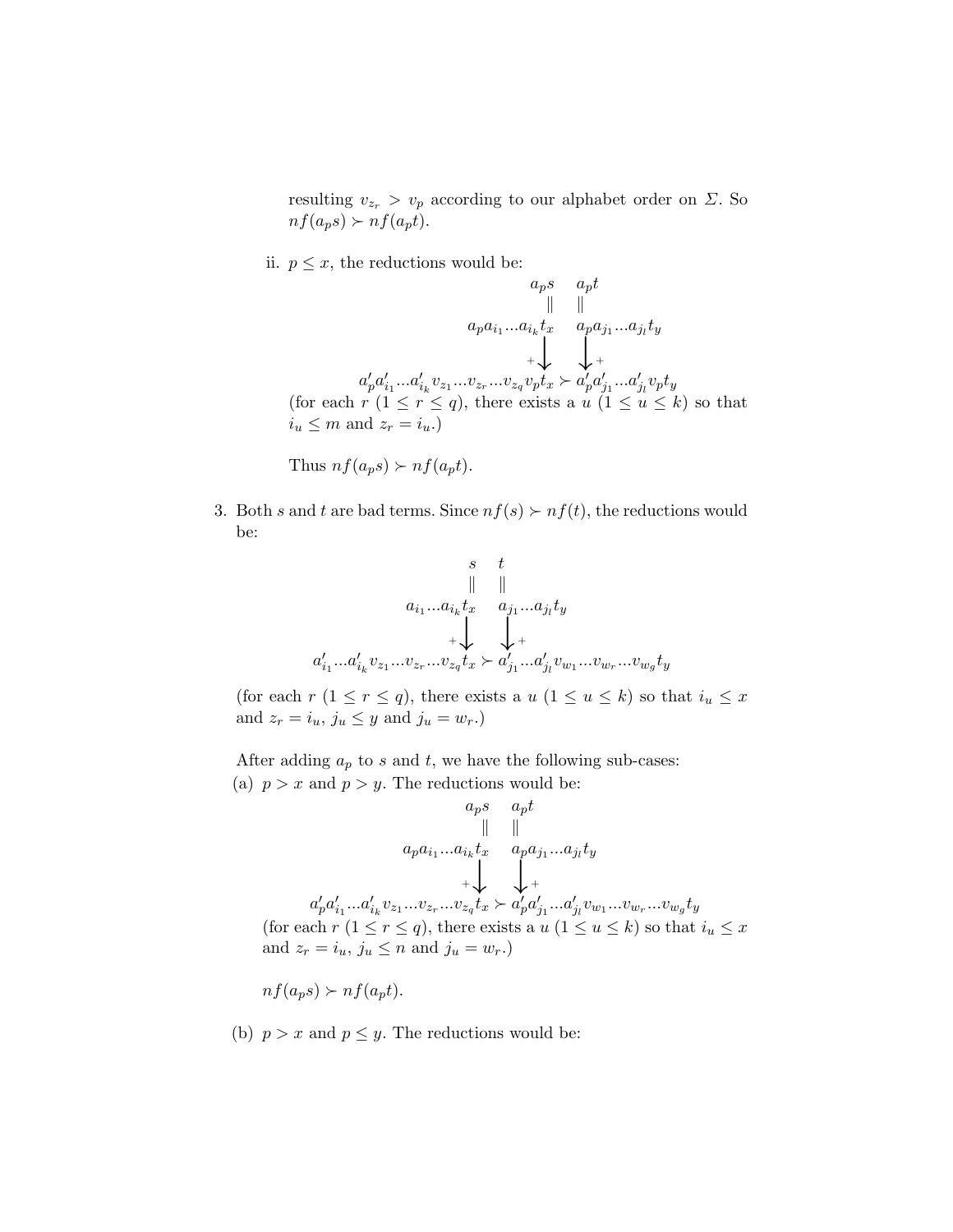$$
\begin{array}{ccc}\n a_p s & a_p t \\
 \parallel & \parallel & \parallel \\
 a_p a_{i_1} \ldots a_{i_k} t_x & a_p a_{j_1} \ldots a_{j_l} t_y \\
 & \downarrow & \downarrow \\
 \cup_{z_1} \ldots \cup_{z_r} \ldots \cup_{z_q} t_x > a'_p a'_{j_1} \ldots a'_{j_l} v_{w_1}.\n \end{array}
$$

 $a'_pa'_i$  $a'_{i_1}...a'_{i_k}v_{z_1}$  $...v_{w_r}...v_{w_g}v_p t_y$ (for each  $r$   $(1 \leq r \leq q)$ , there exists a  $u$   $(1 \leq u \leq k)$  so that  $i_u \leq x$ and  $z_r = i_u$ ,  $j_u \leq y$  and  $j_u = w_r$ .

The reason  $a'_p a'_i$  $x'_{i_1}...a'_{i_k}v_{z_1}...v_{z_r}...v_{z_q}t_x \succ a'_pa'_j$  $y'_{j_1}...a'_{j_l}v_{w_1}...v_{w_r}...v_{w_g}v_pt_y$ is that since  $a_i'$  $i_1 \ldots a_{i_k}^{\prime}$  $v_{z_1}...v_{z_r}...v_{z_q}t_x \succ a'_j$  $j_1^{'k}...a_{j_l}'v_{w_1}...v_{w_r}...v_{w_g}t_y$  and  $y > x$ , so there must exists a r  $(1 \leq r \leq q)$  so that  $z_r < w_r$  and  $z_a = w_a$  for all  $a \ (1 \leq a \lt r)$ , also since  $p > x$ ,  $z_r \leq x$ , so  $z_r \lt p$ , resulting  $v_{z_r} > v_p, a'_p a'_i$  $x'_{i_1}...a'_{i_k}v_{z_1}...v_{z_r}...v_{z_q}t_x \succ a'_pa'_j$  $j_1...a'_{j_l}v_{w_1}...v_{w_r}...v_{w_g}v_p t_y.$ 

 $nf(a_p s) \succ nf(a_p t).$ 

(c)  $p \leq m$  and  $p > n$ . The reductions would be:

$$
\begin{array}{ccc} & a_p s & a_p t \\ \parallel & \parallel & \\ a_p a_{i_1} ... a_{i_k} t_x & a_p a_{j_1} ... a_{j_l} t_y \\ & + \downarrow & \downarrow + \\ & & \downarrow + \end{array}
$$

 $a'_pa'_i$  $x'_{i_1}...a'_{i_k}v_{z_1}...v_{z_r}...v_{z_q}v_pt_x \succ a'_pa'_p$  $x'_{j_1}...x'_{j_l}v_{w_1}...v_{w_r}...v_{w_g}t_y$ (for each  $r$  ( $1 \leq r \leq q$ ), there exists a  $u$  ( $1 \leq u \leq k$ ) so that  $i_u \leq x$ and  $z_r = i_u$ ,  $j_u \leq y$  and  $j_u = w_r$ .

$$
nf(a_p s) \succ nf(a_p t).
$$

(d)  $p \leq x$  and  $p \leq y$ . The reductions would be:

$$
\begin{array}{ccc} & a_p s & a_p t \\ \parallel & \parallel & \\ a_p a_{i_1} ... a_{i_k} t_x & a_p a_{j_1} ... a_{j_l} t_y \\ & + \hspace{2.5mm} \downarrow & \hspace{2.5mm} \downarrow + \hspace{2.5mm} \end{array}
$$

 $a'_pa'_i$  $\sum'_{i_1}...a'_{i_k}v_{z_1}...v_{z_r}...v_{z_q}v_pt_x \succ a'_pa'_p$  $y'_{j_1}...a'_{j_l}v_{w_1}...v_{w_r}...v_{w_g}v_pt_y$ (for each r  $(1 \leq r \leq q)$ , there exists a u  $(1 \leq u \leq k)$  so that  $i_u \leq m$  and  $z_r = i_u$ ,  $j_u \leq n$  and  $j_u = w_r$ .)

$$
nf(a_p s) \succ nf(a_p t).
$$